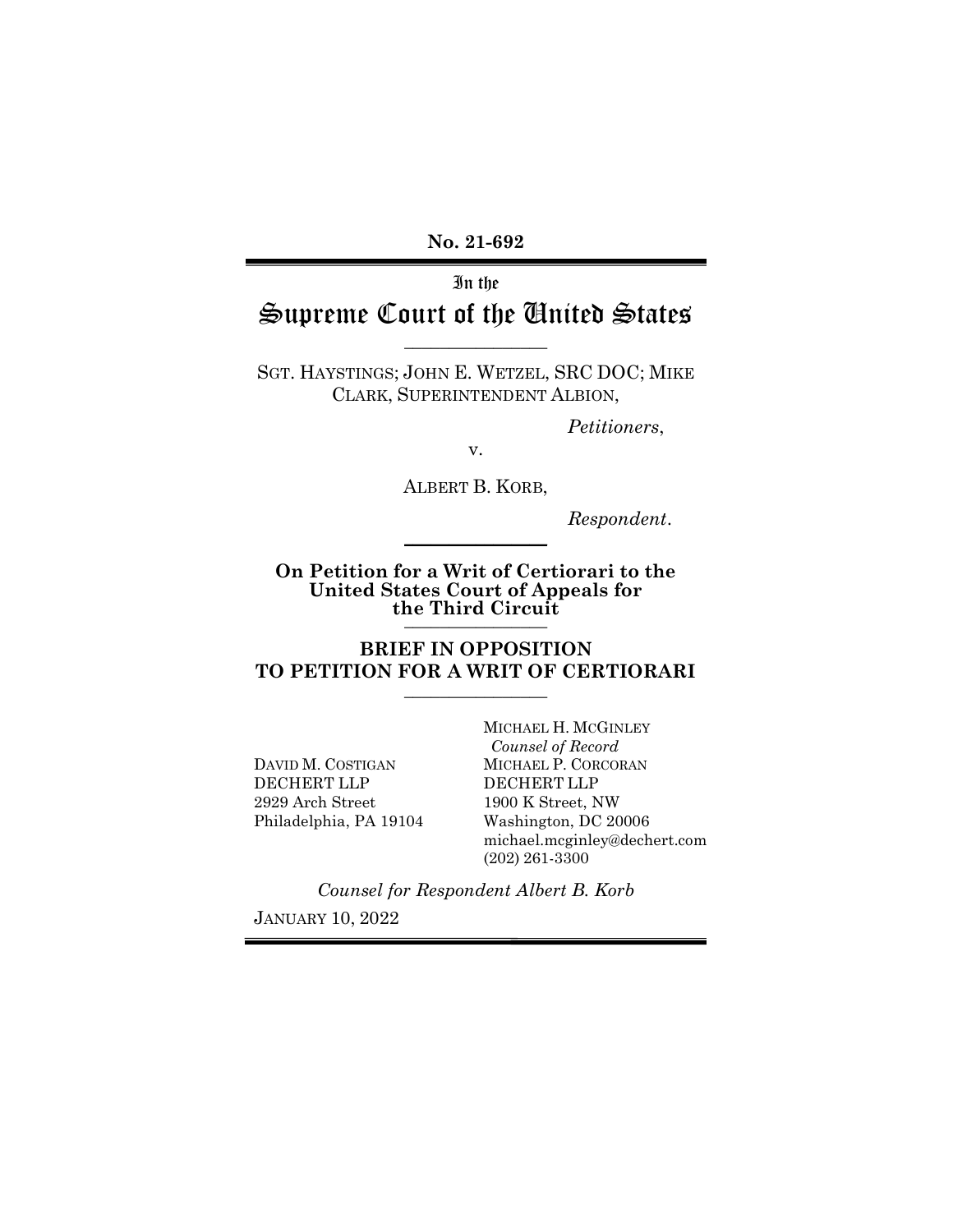#### QUESTION PRESENTED

The Prison Litigation Reform Act ("PLRA") provides that "[n]o action shall be brought with respect to prison conditions . . . by a prisoner confined in any jail, prison, or other correctional facility until such administrative remedies as are available are exhausted." 42 U.S.C. § 1997e(a). This Court has described that provision as "boilerplate," and held that it does not displace "the usual procedural practice" beyond those departures explicitly set forth elsewhere in the PLRA. Jones v. Bock, 549 U.S. 199, 214, 216, 220 (2007). Meanwhile, Federal Rule of Civil Procedure 15(d) has long allowed for supplemental pleadings to "set[] out any transaction, occurrence, or event that happened after the date of the pleading to be supplemented"—even if "the original pleading is defective in stating a claim or defense." In an analogous context, this Court has held that statutory language forbidding a plaintiff from "commenc[ing]" a lawsuit until "after any final decision" of an administrative agency does not preclude the plaintiff from curing a lack of pre-filing exhaustion through a supplemental complaint establishing post-filing exhaustion. *Mathews v. Diaz*,  $426$  U.S.  $67$ ,  $75$  (1976); 42 U.S.C. § 405(g).

The question presented is:

Whether prisoner-plaintiffs can file an amended or supplemental complaint to cure an initial filing defect under the PLRA's exhaustion provision.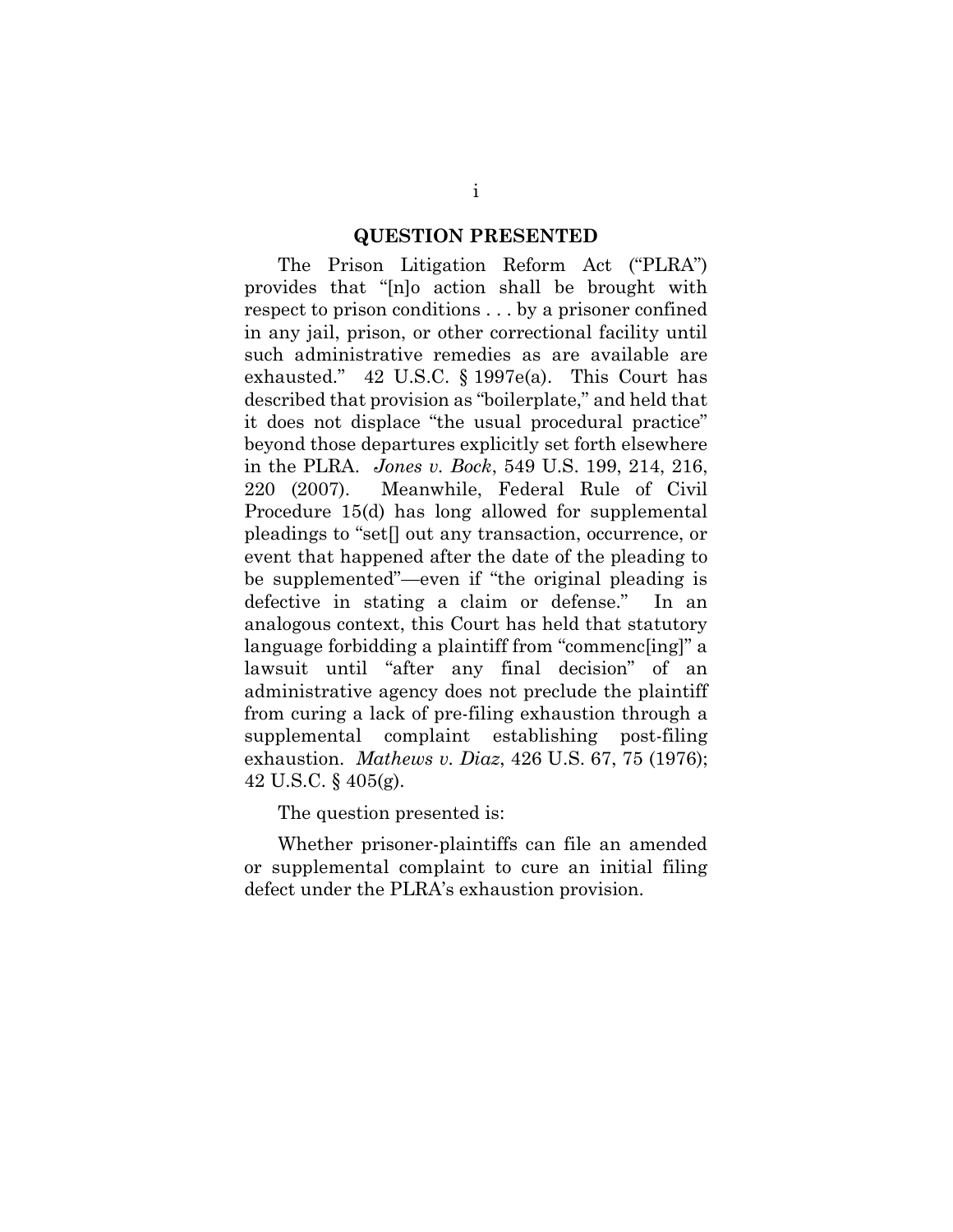## PARTIES TO THE PROCEEDING

Petitioners are John Wetzel, Secretary of the Pennsylvania Department of Corrections, Mike Clark, Superintendent of the State Correctional Institution – Albion, and Sergeant Scott Haystings, a corrections officer at Albion.

Respondent is Albert B. Korb, an inmate at the State Correctional Institution – Albion.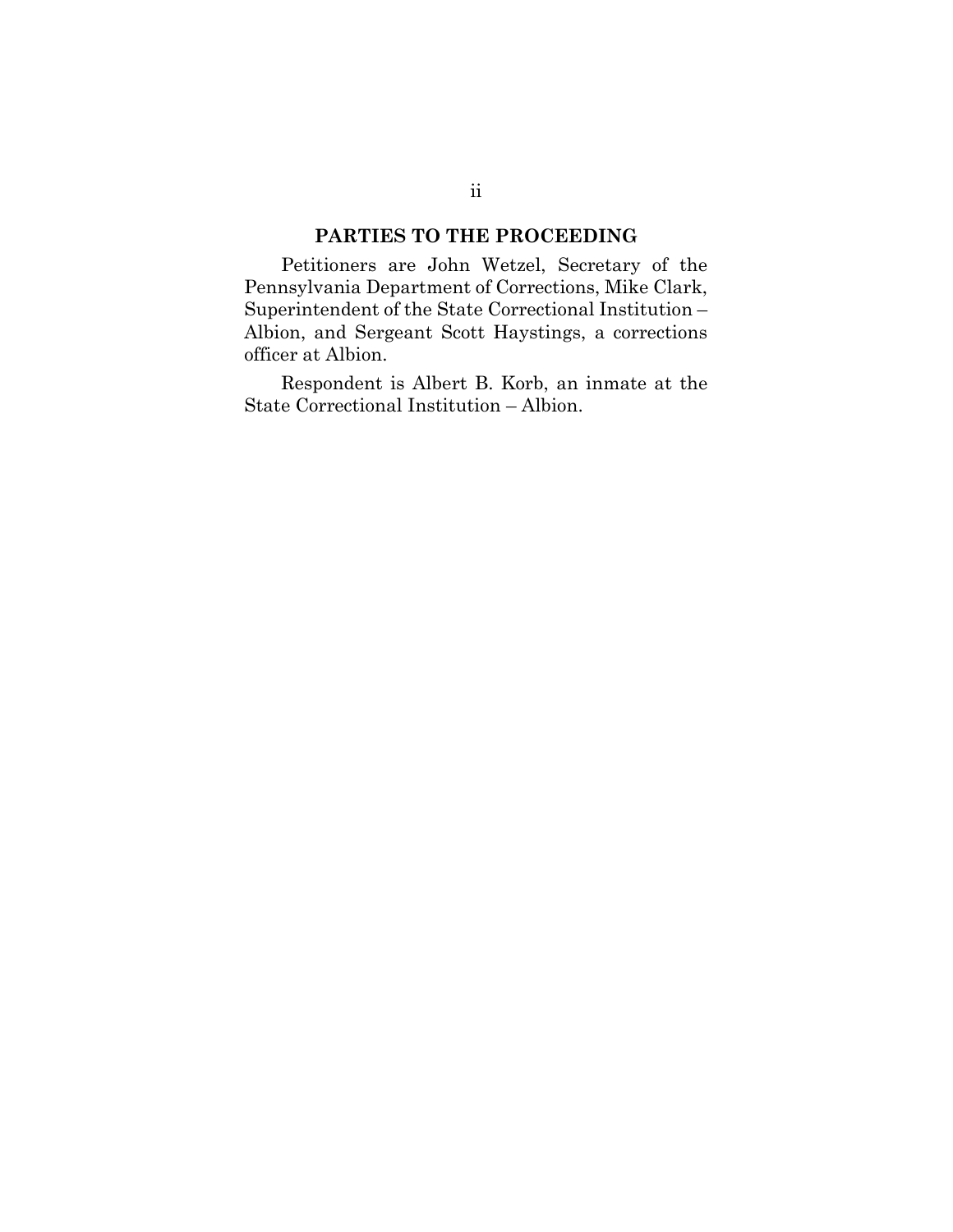## TABLE OF CONTENTS

| PARTIES TO THE PROCEEDING ii                                                                                                        |  |  |
|-------------------------------------------------------------------------------------------------------------------------------------|--|--|
|                                                                                                                                     |  |  |
|                                                                                                                                     |  |  |
|                                                                                                                                     |  |  |
| A.                                                                                                                                  |  |  |
| Federal Rule of Civil Procedure 15 6<br>$\mathbf{B}$ .                                                                              |  |  |
| $\mathcal{C}$ .                                                                                                                     |  |  |
| D.                                                                                                                                  |  |  |
| REASONS FOR DENYING THE PETITION12                                                                                                  |  |  |
| The Third Circuit Faithfully Applied The Federal<br>I.<br>Rules Of Civil Procedure, The PLRA's Text, And                            |  |  |
| A. This Court's Precedents Make Clear that<br>Rule 15(d) Applies to the PLRA and Allows<br>Plaintiffs to Cure Exhaustion Defects 14 |  |  |
| B. Petitioners' Policy Arguments Are                                                                                                |  |  |
| Petitioners' Claimed Circuit Split Is Shallow And<br>Н.                                                                             |  |  |
| III. This Case Is A Poor Vehicle For Deciding The                                                                                   |  |  |
|                                                                                                                                     |  |  |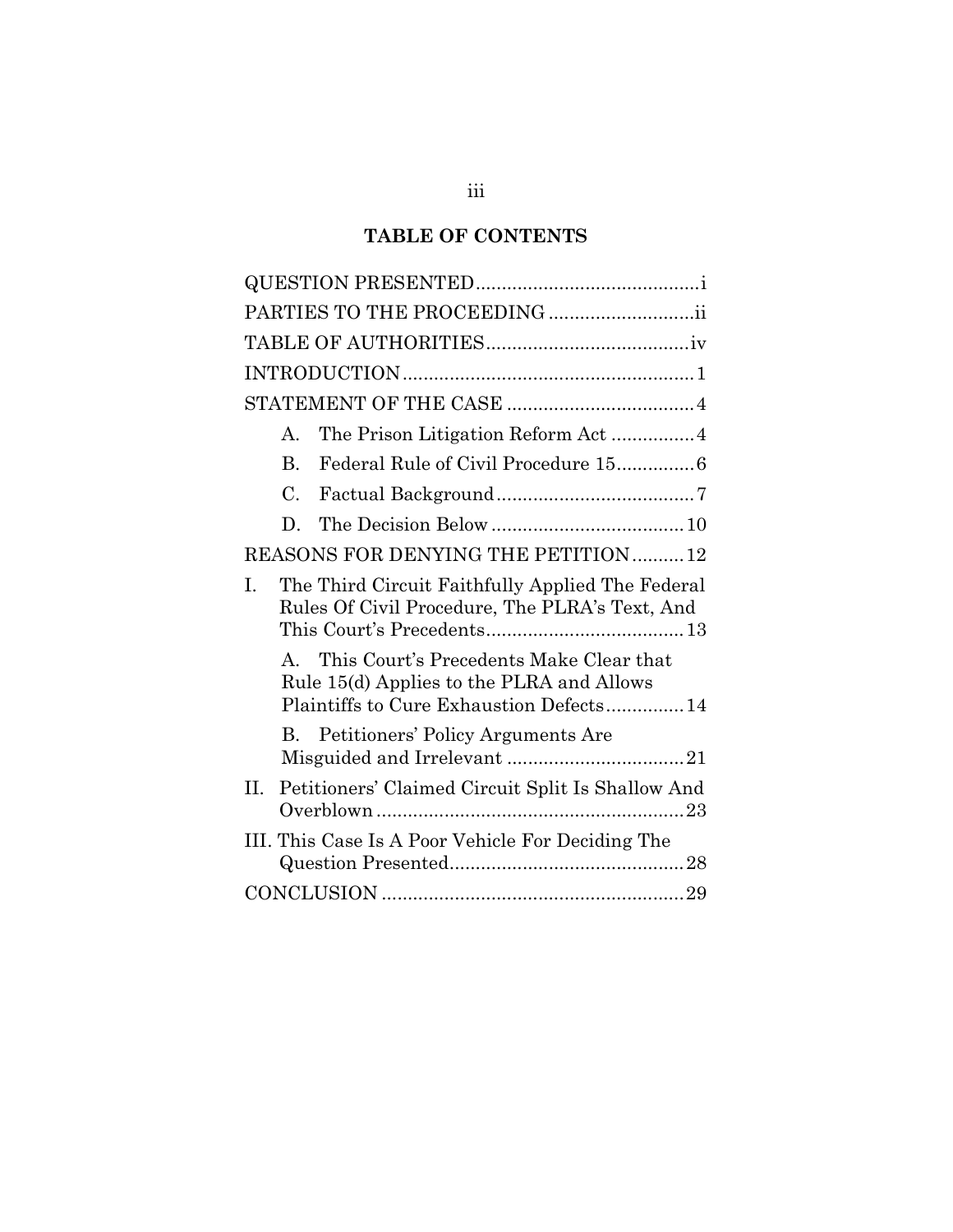## TABLE OF AUTHORITIES

## Cases

| Bargher v. White,                                                                         |
|-------------------------------------------------------------------------------------------|
| Barnhart v. Sigmon Coal Co.,                                                              |
| Bonner v. Elizabeth Arden, Inc.,                                                          |
| Booth v. Churner,                                                                         |
| Bowles v. Senderowitz,                                                                    |
| Buck v. Davis,                                                                            |
| Camilla Cotton Oil Co. v. Spencer Kellogg &<br>Sons, Inc., 257 F.2d 162 (5th Cir. 1958)17 |
| Chambers v. Sood,                                                                         |
| Cox v. Mayer,                                                                             |
| Day v. McDonough,                                                                         |
| Erickson v. Pardus,                                                                       |
| Estelle v. Gamble,                                                                        |
| Feldman v. L. Enf't Assocs. Corp.,                                                        |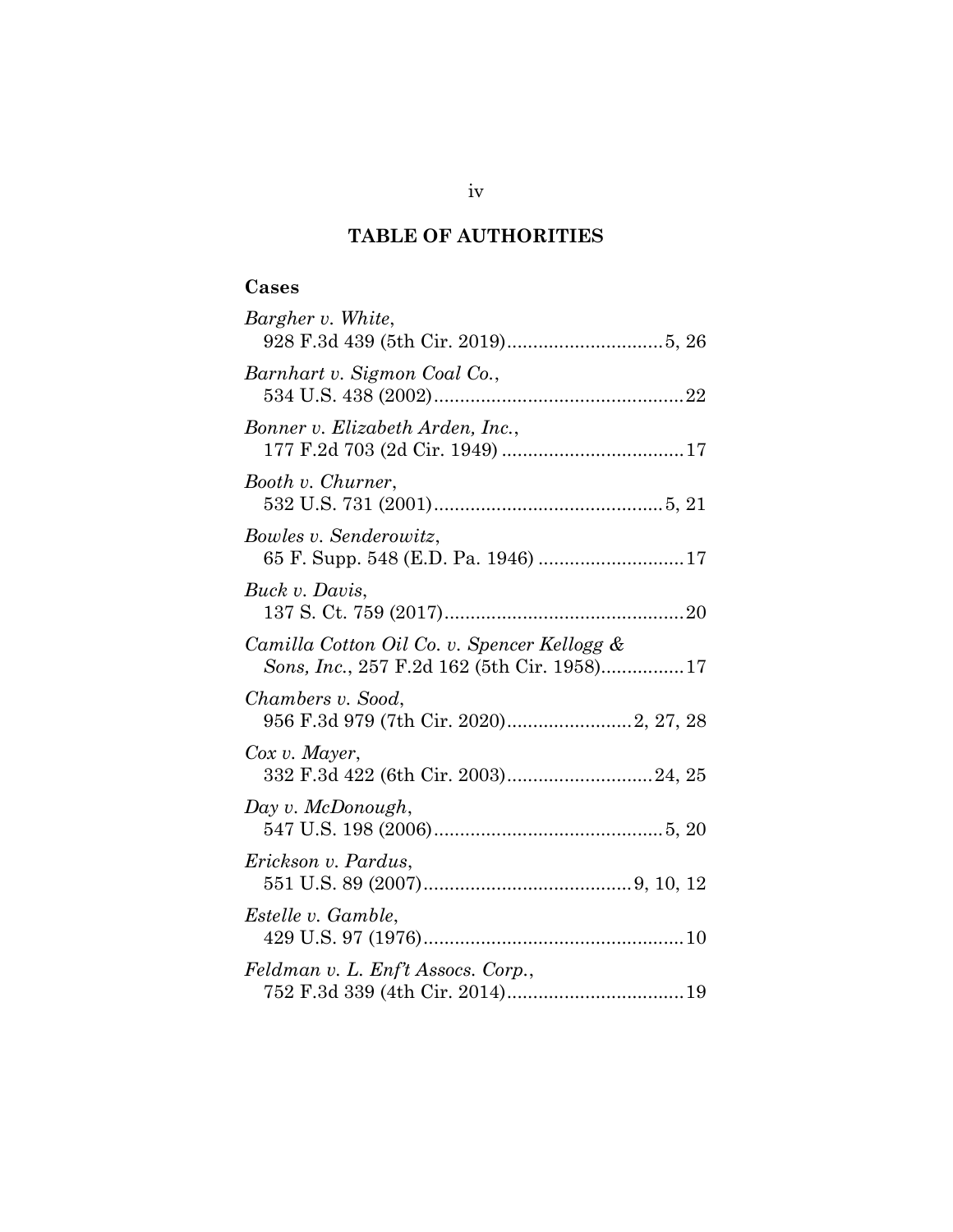| Ford v. Johnson,                                                                           |
|--------------------------------------------------------------------------------------------|
| Garrett v. Wexford Health,<br>938 F.3d 69 (3d Cir. 2019), cert. denied,                    |
| Goldenberg v. Murphy,                                                                      |
| Gonzalez v. Seal,                                                                          |
| Griffin v. Cty. Sch. Bd. of Prince Edward Cty.,                                            |
| Gross v. FBL Fin. Servs., Inc.,                                                            |
| Hamlet v. Hoxie,<br>No. 18-CV-14167, 2021 WL 2384516                                       |
| Harris v. Garner,<br>216 F.3d 970 (11th Cir. 2000) 19, 20, 23, 24, 25                      |
| Jackson v. Fong,                                                                           |
| Johnson v. Jones,                                                                          |
| Jones v. Bock,                                                                             |
| Kontrick v. Ryan,                                                                          |
| LaFountain v. Harry,                                                                       |
| Leatherman v. Tarrant Cty. Narcotics Intel.<br>& Coordination Unit, 507 U.S. 163 (1993) 15 |

v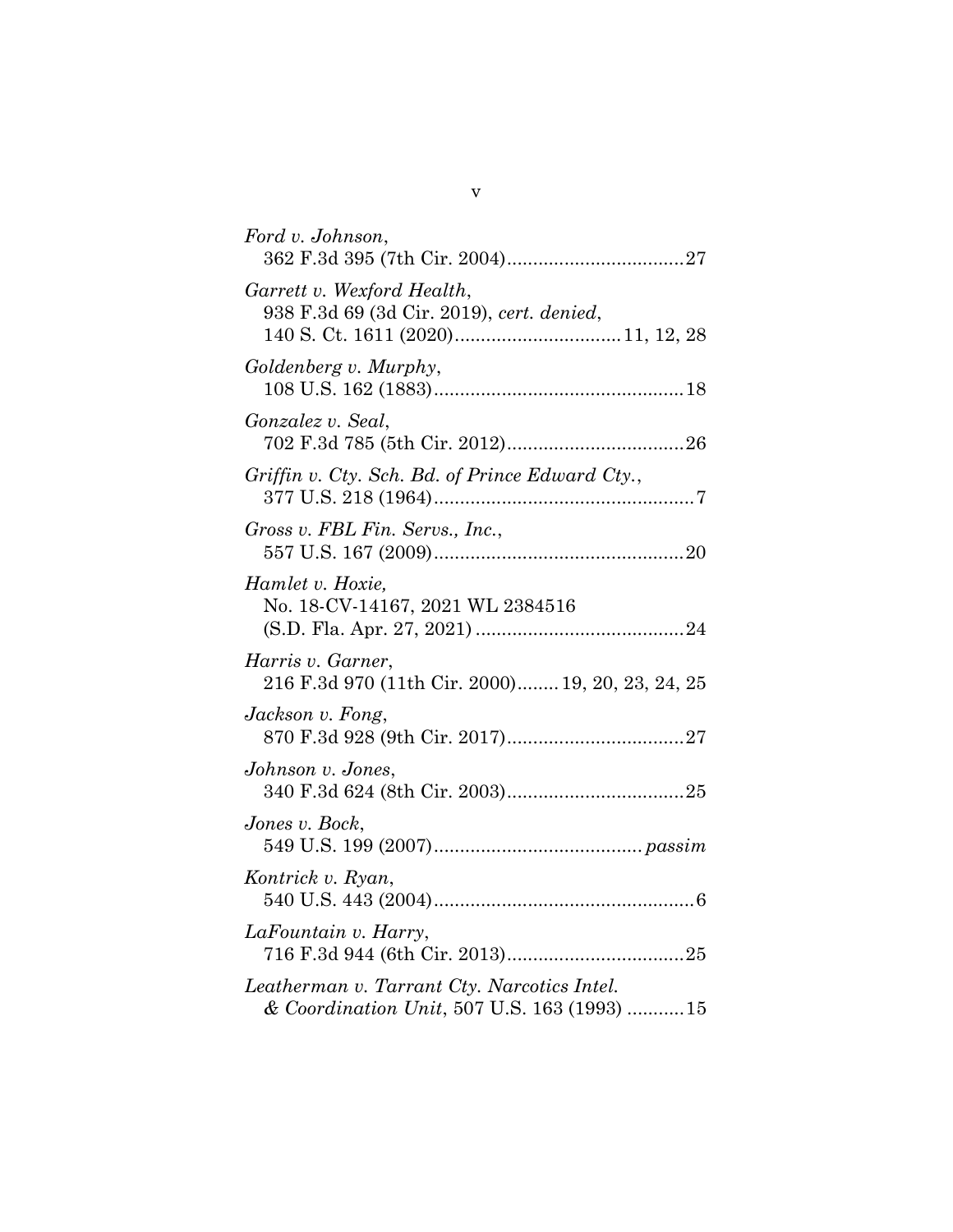| Mathews v. Diaz,                                                           |
|----------------------------------------------------------------------------|
| Mattox v. Edelman,                                                         |
| May v. Segovia,                                                            |
| McGore v. Wrigglesworth,                                                   |
| McNeil v. U.S. Pub. Health Serv.,<br>No. 89 C 1822, 1991 WL 9994           |
| McNeil v. United States,                                                   |
| McNeil v. United States,                                                   |
| Mertens v. Hewitt Assocs.,                                                 |
| Munchinski v. Wilson,                                                      |
| Northstar Fin. Advisors Inc. v. Schwab Invs.,                              |
| Pearson v. Sec'y Dep't Corr.,                                              |
| Porter v. Nussle,                                                          |
| Prasco, LLC v. Medicis Pharm. Corp.,                                       |
| Rogers v. Colorado Dep't of Corr.,<br>No. 16-CV-02733-STV, 2019 WL 4464036 |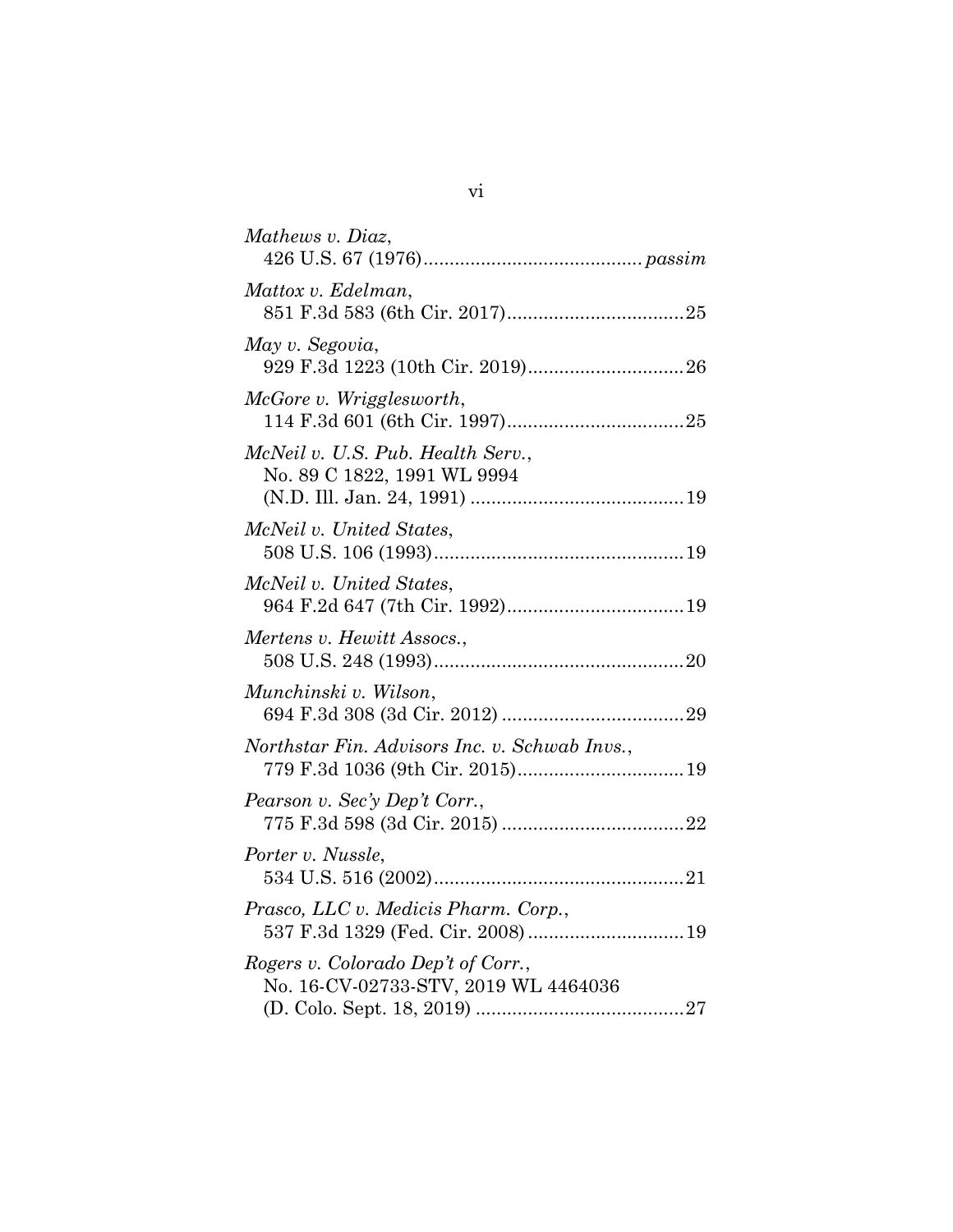| Ross v. Blake,                                    |
|---------------------------------------------------|
| Scahill v. D.C.,                                  |
| Shady Grove Orthopedic Assocs., P.A. v. Allstate  |
| Smith v. Terry,                                   |
| T Mobile Ne. LLC v. City of Wilmington, Delaware, |
| U.S. ex rel. Gadbois v. PharMerica Corp.,         |
| United States v. Reiten,                          |
| United States v. Sineneng-Smith,                  |
| Williams v. Henagan,                              |
| Wilson v. Westinghouse Elec. Corp.,               |
| Woodford v. Ngo,                                  |
| Wright v. Universal Maritime Service Corp.,       |
| <b>Statutes</b>                                   |
|                                                   |
|                                                   |
|                                                   |
|                                                   |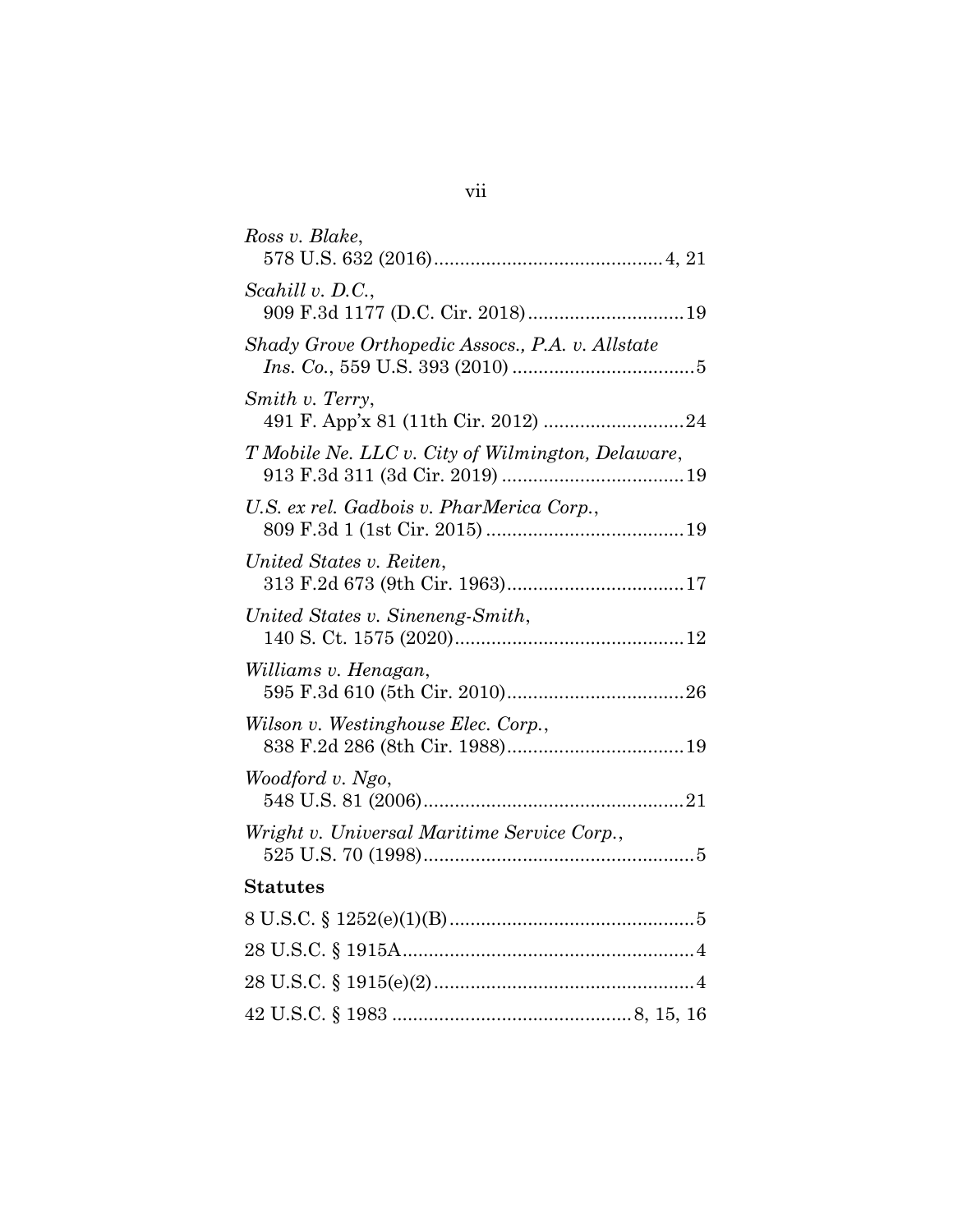# viii

| Rules                                                                                                        |
|--------------------------------------------------------------------------------------------------------------|
|                                                                                                              |
|                                                                                                              |
|                                                                                                              |
|                                                                                                              |
| Fed. R. Civ. P. 15(d) 1963 advisory committee's                                                              |
|                                                                                                              |
| <b>Other Authorities</b>                                                                                     |
| 6 C. Wright & A. Miller, Federal Practice and                                                                |
| 6A C. Wright & A. Miller, Federal Practice and                                                               |
| <i>Inmate Grievance System—DC-ADM 80</i> § 1(A)(8),<br>Pa. Dep't of Corr. (May 1, 2015), <i>available at</i> |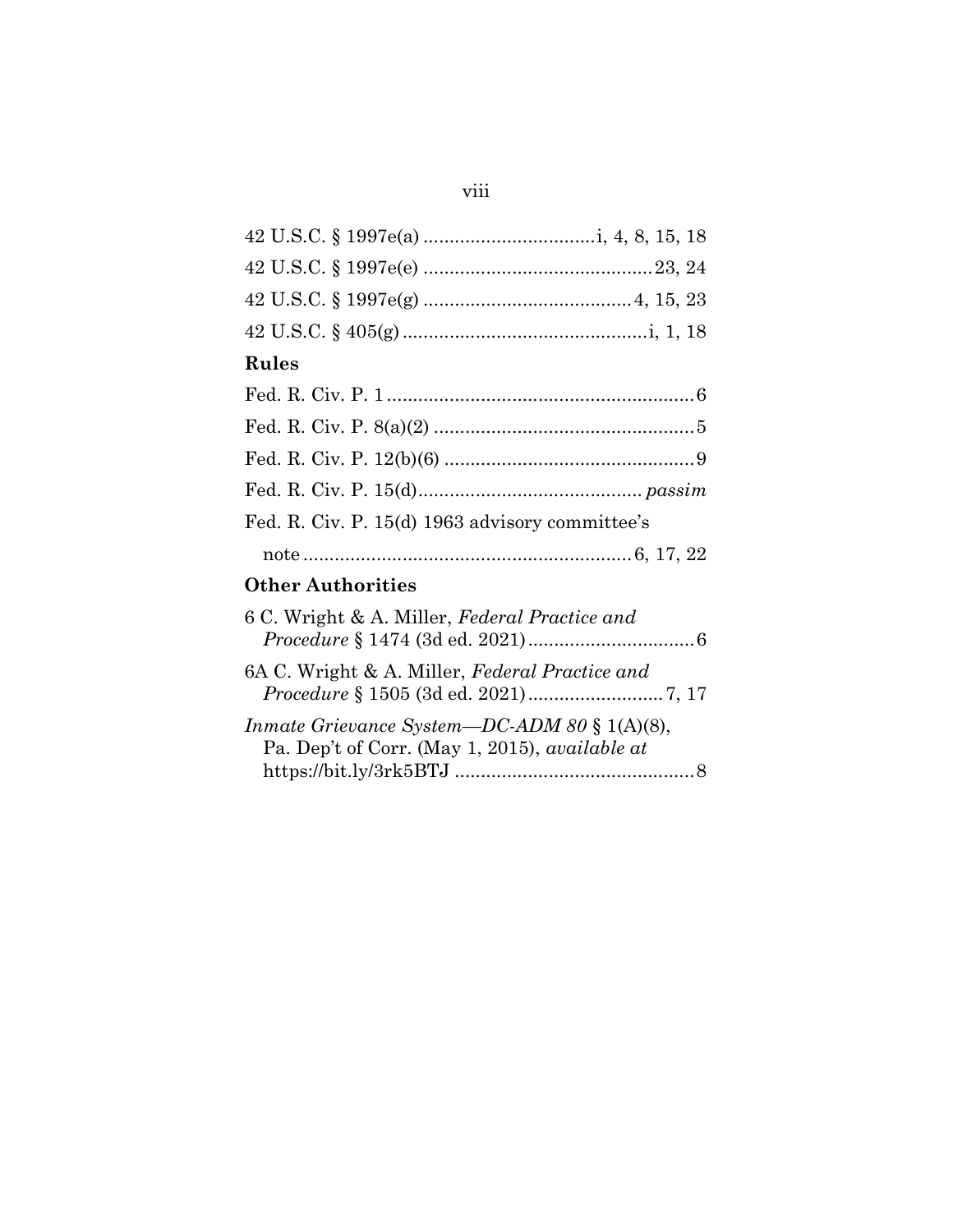#### INTRODUCTION

The Third Circuit's unpublished decision does not warrant this Court's review. That decision faithfully applied this Court's precedents, and Petitioners' claimed circuit split is overblown. Contrary to Petitioners' repeated claims, the Third Circuit created no "exception" to the PLRA's exhaustion requirement. Instead, exhaustion is still required for all claims under the PLRA. Indeed, Respondent indisputably exhausted his claims before filing his supplemental complaint. And the Third Circuit correctly recognized that the PLRA's exhaustion requirement simply does not displace Federal Rule of Civil Procedure 15(d).

That holding faithfully follows this Court's decisions in both Jones v. Bock, 549 U.S. 199 (2007), and Mathews v. Diaz, 426 U.S. 67 (1976). In Jones, this Court held that the PLRA does not nullify the normal application of the Federal Rules absent clear statutory text to the contrary. 549 U.S. at 214, 220. And, in Mathews, this Court held that plaintiffs can cure their initial failure to exhaust, as required there by the Social Security Act, by filing a supplemental complaint. 426 U.S. at 75.1 The Third Circuit's decision carefully and correctly applied this Court's holdings in *Jones* and *Mathews*.

Petitioners' concerns about the Third Circuit's decision thus ring hollow. Rule 15(d) explicitly allows for supplemental complaints even when the original

<sup>&</sup>lt;sup>1</sup> The text of the Social Security Act provides that individuals may "commence[]" their lawsuits only "after any final decision of the Commissioner." 42 U.S.C. § 405(g) (emphasis added). Despite that textual similarity to the PLRA, Petitioners inexplicably ignore Mathews in their petition. That omission can hardly be inadvertent: Mathews was briefed below and relied on by the Third Circuit. App. 6a n.5.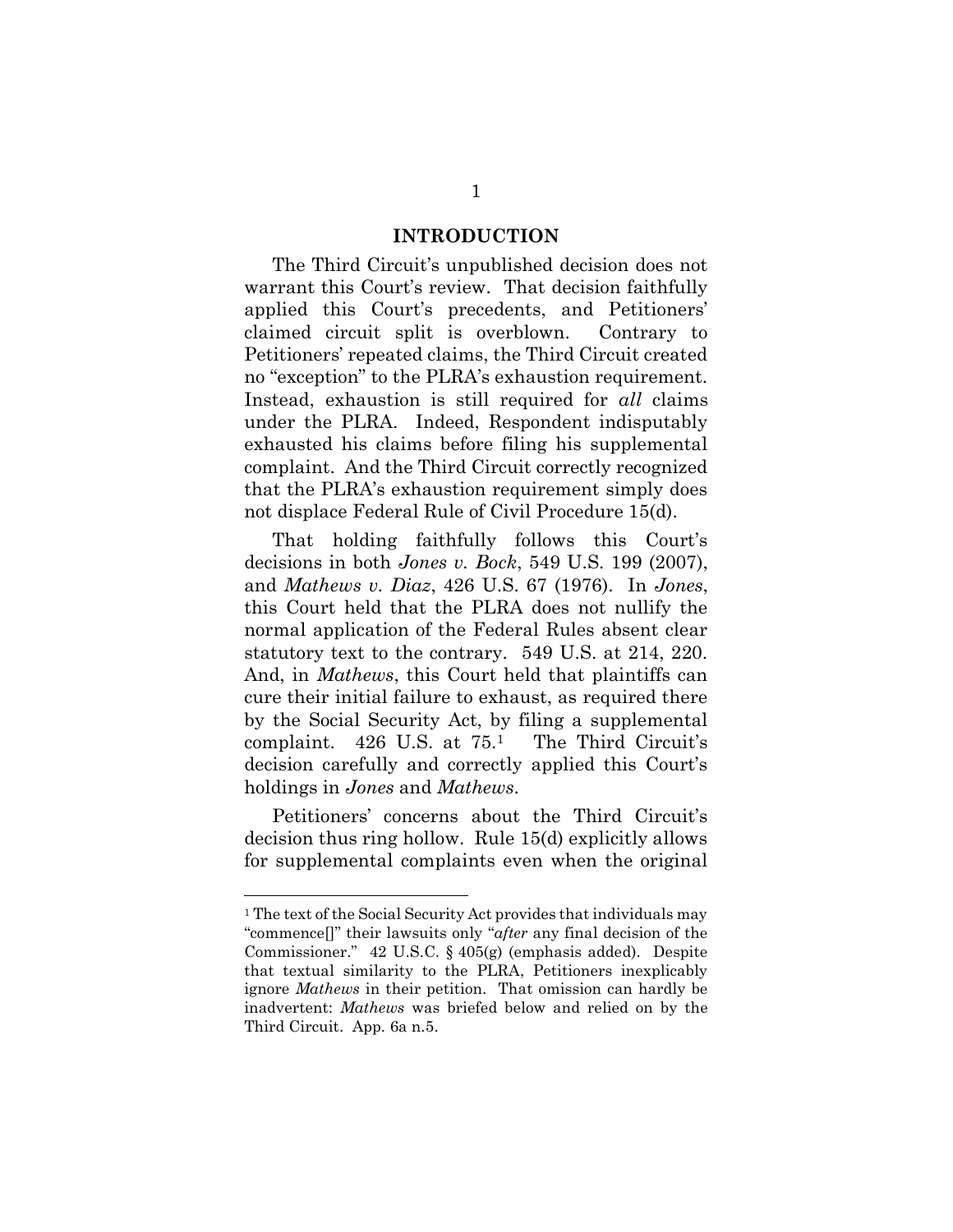complaint is "defective." The Rule thus plainly allows for supplemental complaints to cure an initial filing defect. Although this Court has not directly addressed the interplay between Rule 15(d) and the PLRA, it has addressed the interplay between Rule 15(d) and materially similar text in the Social Security Act. See Mathews, 426 U.S. at 75. In that case, the Court held that a supplemental complaint can be employed to allege new facts that "cure[]" a lack of pre-suit exhaustion, thus directly rebutting Petitioners' legal arguments here. See id. at 75 & n.9; Pet. at 1.

Nor does the Third Circuit's decision deviate from the text of the PLRA. To the contrary, the Third Circuit's decision simply reads the PLRA against the bedrock Federal Rules of Civil Procedure—as this Court instructed in Jones, 549 U.S. at 220. And, again, the Third Circuit created no "exception" to the PLRA's exhaustion requirement. All prisoners are still required to exhaust. Consistent with Jones, they may do so pursuant to the Federal Rules of Civil Procedure—just like any other plaintiff.

Petitioners' claimed circuit conflict is vastly overstated. Far from the massive split described by Petitioners, there is—at best—disagreement between the Seventh and Third Circuits on this issue. But the Seventh Circuit's decision in *Chambers v. Sood*, 956 F.3d 979 (7th Cir. 2020), did not address this Court's key precedents or the legal reasoning in the decision below. On the contrary, the Seventh Circuit's decision does not even mention either Jones or Mathews, let alone engage with their principles. As for the rest of the decisions cited by Petitioners, most do not involve supplemental complaints or mention Rule 15(d) at all. The few others that do discuss Rule 15(d) predate this Court's decision in Jones, and thus did not have the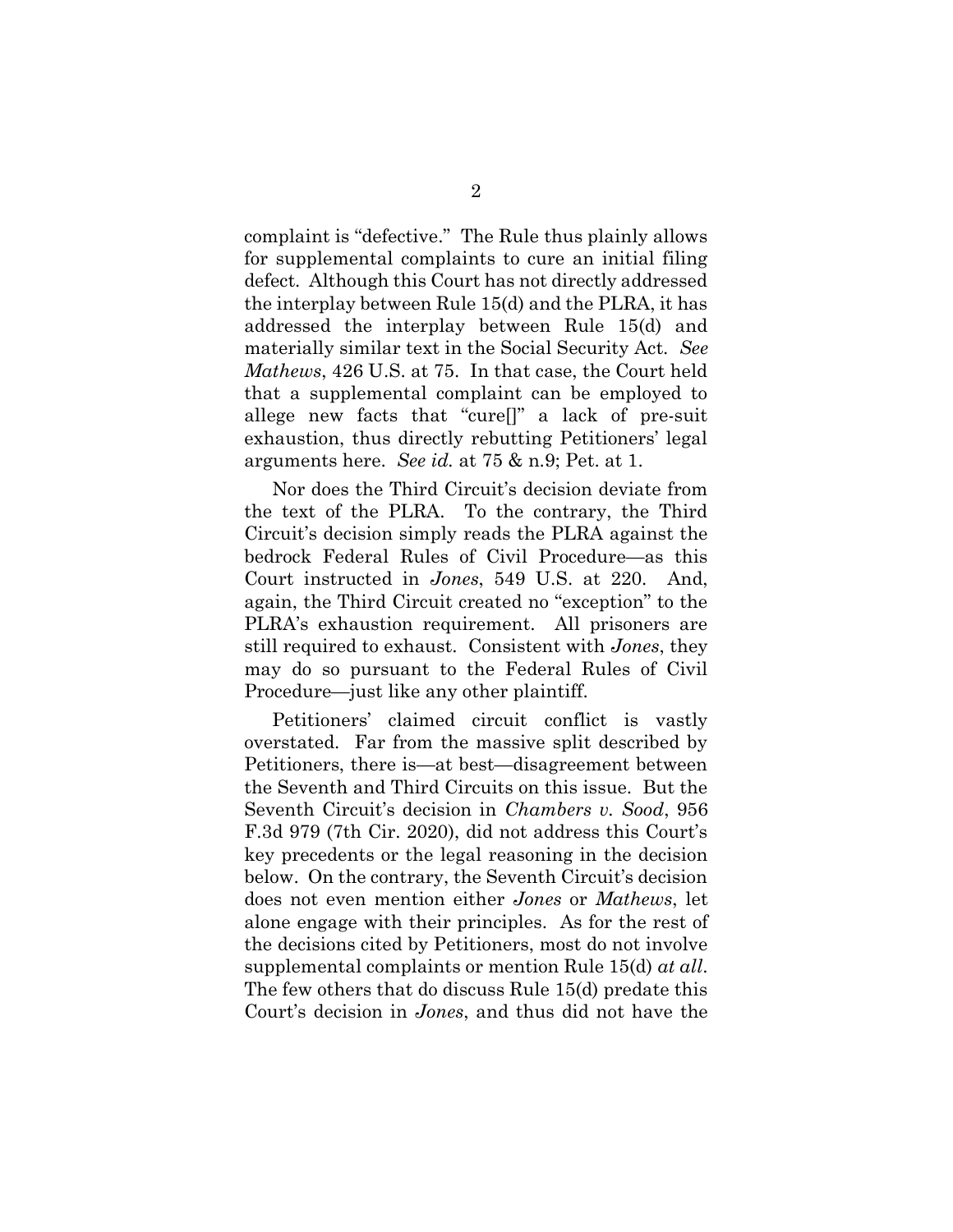benefit of this Court's instruction to read the PLRA against the Federal Rules of Civil Procedure. At the very least, further percolation would allow the lower courts to fully examine the interplay of Rule 15(d) and the PLRA. Review now would be premature.

Because this Court's precedents foreclose their arguments, Petitioners ultimately resort to abstract policy arguments about the PLRA's supposed purpose. They claim that the Third Circuit's rule would somehow discourage plaintiffs from exhausting the prison grievance system, but that view is unfounded and inconsistent with this Court's prior rulings. Under the decision below, prisoners are never excused from exhausting their claims. They are simply allowed to use Rule 15's generally applicable provisions to supplement their complaints after exhaustion. This Court was explicit in Jones that "perceived policy concerns" cannot justify a "depart[ure] from the usual practice under the Federal Rules." 549 U.S. at 212. Yet, that is precisely what Petitioners' stance would accomplish. And this Court has been equally clear that supplemental pleadings can cure an exhaustion defect in an initial complaint. See Mathews, 426 U.S. at 75. That normal procedure resolves this case.

Moreover, this case is a poor vehicle for deciding this question. The decision below was unpublished and nonprecedential, thus binding no one beyond the confines of this case. Nor would this Court's review have any practical effect on this case. Petitioners agree that Respondent's complaint should have been dismissed without prejudice, which at a minimum would have allowed Respondent to refile his complaint. Pet. at 9 n.3. Thus, even under Petitioners'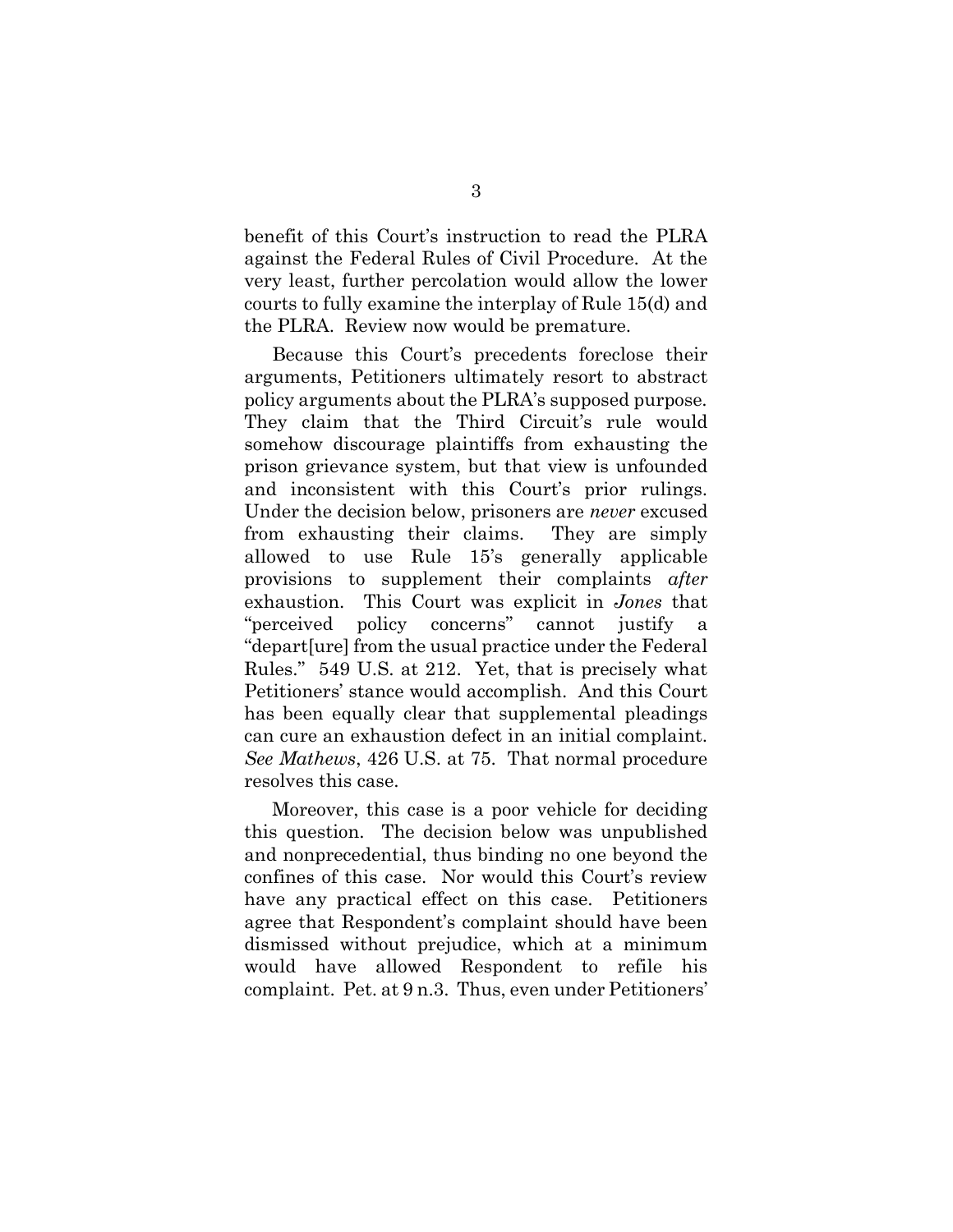proposed rule, the only practical difference would have been extra procedural hassle for everyone involved.

### STATEMENT OF THE CASE

### A. The Prison Litigation Reform Act

The PLRA states that "[n]o action shall be brought with respect to prison conditions ... until such administrative remedies as are available are exhausted." 42 U.S.C. § 1997e(a). The touchstone for interpreting that provision is, as always, the statutory text. Ross v. Blake, 578 U.S. 632, 639-40 (2016). However, that principle "runs both ways" and "applies regardless of whether it benefits the inmate or the prison." Id. at 640 n.1. As with any statute, the statutory text is read against the backdrop of the Federal Rules of Civil Procedure. See Jones, 549 U.S. at 212. Any "departures" from those Federal Rules must be "specified by the PLRA itself." Id. at 214.

Elsewhere, the PLRA explicitly departs from the Federal Rules of Civil Procedure. For example, the PLRA requires courts to "review, before docketing" prisoner complaints—and then to sua sponte dismiss any complaint that is "frivolous, malicious, or fails to state a claim upon which relief may be granted" or otherwise sues a "defendant who is immune from [monetary] relief." 28 U.S.C. § 1915A; id. § 1915(e)(2). Those provisions plainly depart from the usual pleading requirements of Rule 8 and the usual motion practice of Rule 12. See Jones, 549 U.S. at 214-15. And in § 1997e—which provides for the PLRA's exhaustion requirement—the PLRA allows a defendant to "waive the right to reply" to any prisoner complaint without admitting the allegations against him, "[n]otwithstanding any other law or rule of procedure." 42 U.S.C. § 1997e(g). That provision also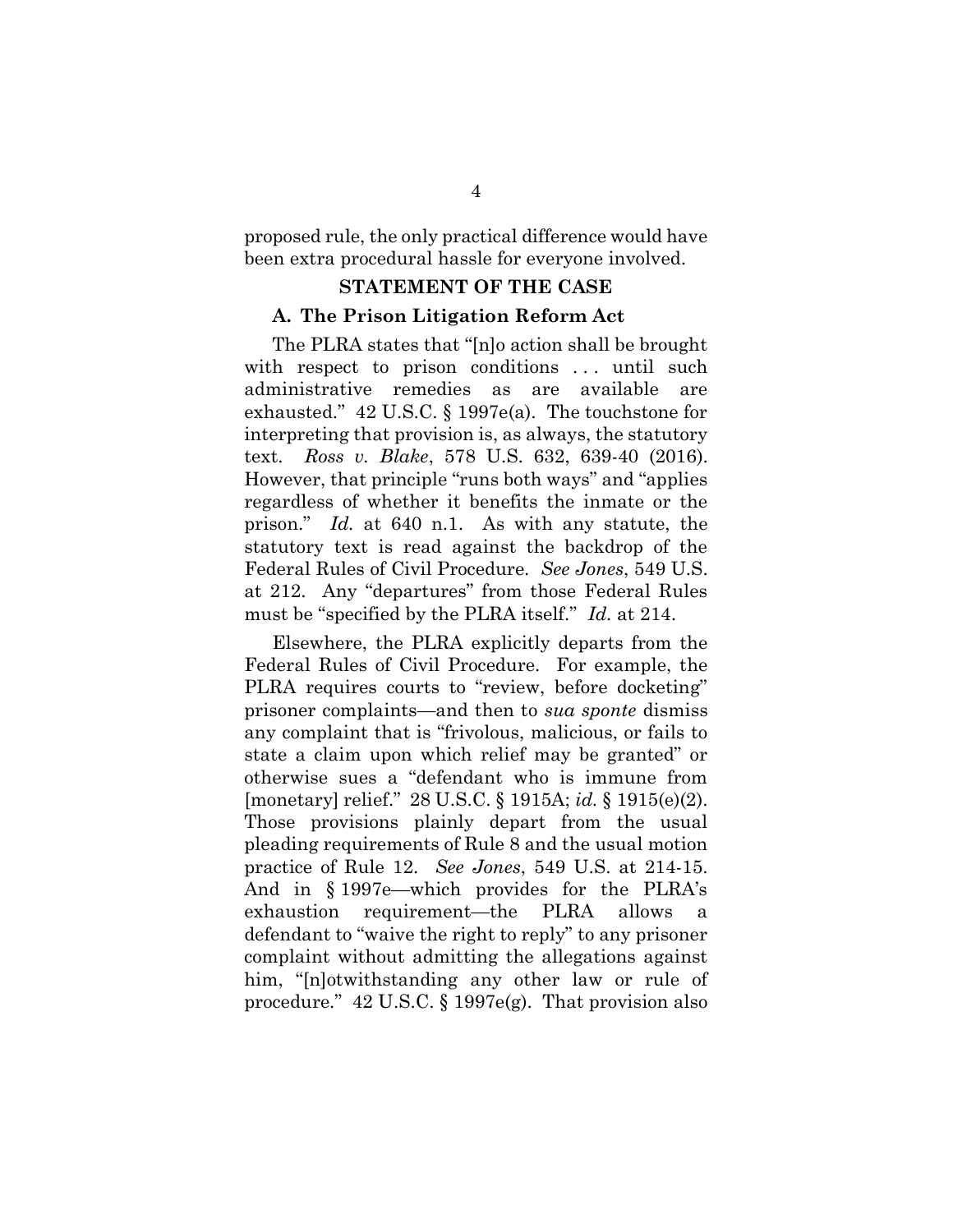"expressly" departs from the usual practice under Rule 8(b)(6). Jones, 549 U.S. at 216.<sup>2</sup>

But the PLRA's exhaustion requirement does not expressly depart from the usual procedures of the Federal Rules. Id. at 212. Thus, this Court has held that prisoners need not plead exhaustion in their complaint because Rule 8(a) simply requires "a short and plain statement of the claim" for relief. Id. (quoting Fed. R. Civ. P.  $8(a)(2)$ ). Accordingly, the PLRA's exhaustion requirement is a nonjurisdictional affirmative defense, like many other exhaustion requirements. See id. (citing Wright  $v$ . Universal Maritime Service Corp., 525 U.S. 70, 75 (1998); Day v. McDonough, 547 U.S. 198, 208 (2006)). Likewise, the PLRA's exhaustion requirement, despite referring to an "action," does not require "the dismissal of an entire action if a single claim fails to meet the pertinent standards." Id. at 220. As this Court explained, the phrase "no action shall be brought" is "boilerplate." Id. Many other "instances" in the Federal Code [contain] similar language," and thus the PLRA's exhaustion provision does not displace the normal practice of dismissing only unexhausted claims (instead of entire complaints). Id. at 220-21. And, in line with normal procedures, the courts have consistently dismissed unexhausted claims without prejudice. See, e.g., Booth v. Churner, 532 U.S. 731, 735 (2001); Bargher v. White, 928 F.3d 439, 447 (5th Cir. 2019).

<sup>2</sup> Congress has departed from the Federal Rules with equal clarity elsewhere in the Federal Code. See, e.g., Shady Grove Orthopedic Assocs., P.A. v. Allstate Ins. Co., 559 U.S. 393, 400  $(2010)$  (citing 8 U.S.C.  $\S 1252(e)(1)(B)$ , which forbids class actions "under Rule 23 of the Federal Rules of Civil Procedure" for immigration proceedings).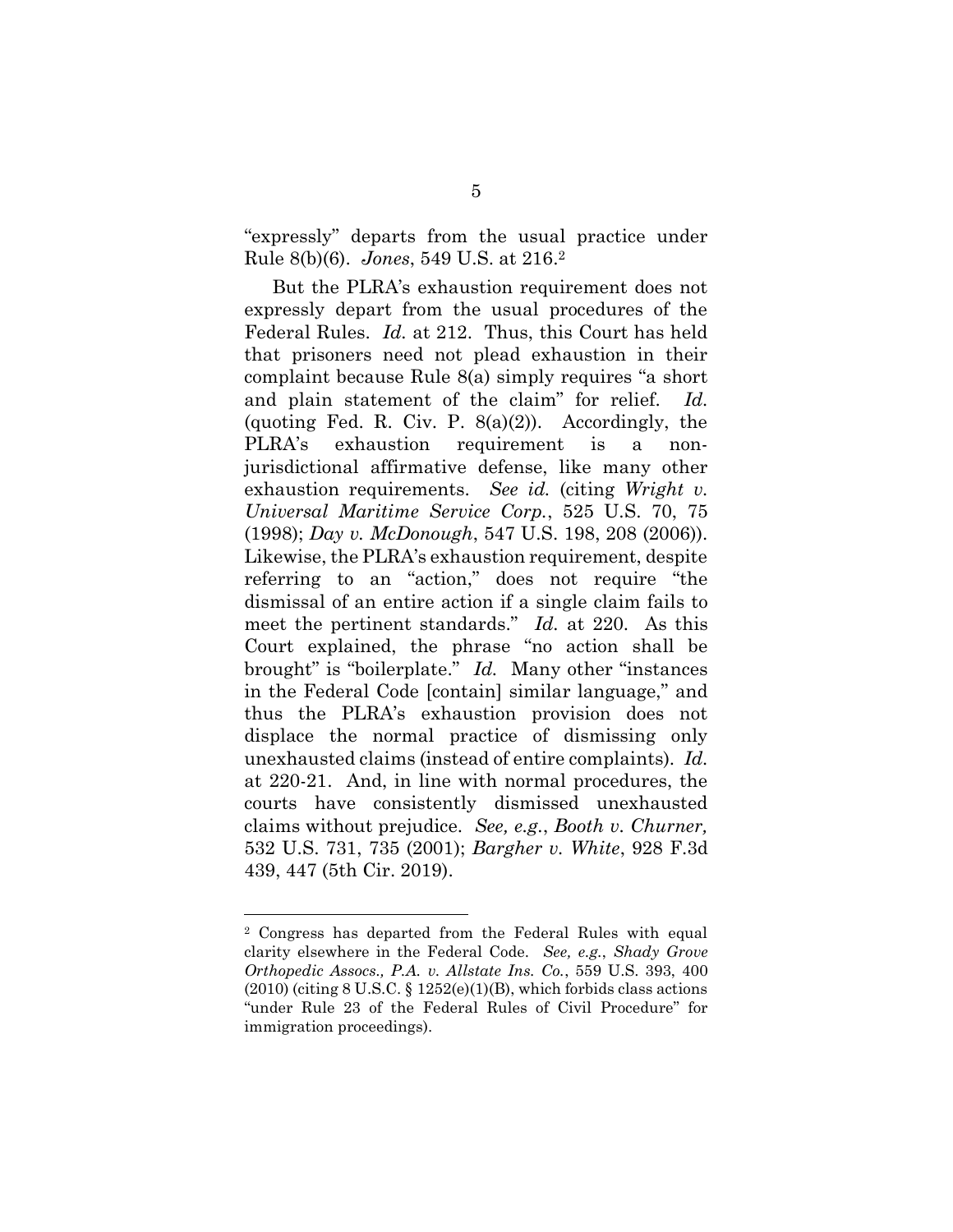At bottom, this Court has made clear that "courts should generally not depart from the usual practice under the Federal Rules on the basis of perceived policy concerns." Jones, 549 U.S. at 212. Instead, an express textual instruction to depart from the Federal Rules is required. Id. And "silen[ce]" on an issue "is strong evidence that the usual practice should be followed." Id.

#### B. Federal Rule of Civil Procedure 15

Federal Rule of Civil Procedure 15 allows parties to file amended and supplemental pleadings. Like every other rule, it "should be construed, administered, and employed . . . to secure the just, speedy, and inexpensive determination of every action and proceeding." Fed. R. Civ. P. 1. Thus, Rule 15 sets forth a "liberal amendment policy," Kontrick v. Ryan, 540 U.S. 443, 459 (2004), helping to ensure that cases are decided "on their merits," 6 C. Wright & A. Miller, Federal Practice and Procedure § 1474 (3d ed. 2021), and without the unnecessary procedural inefficiency of requiring a plaintiff to refile a new action.

Rule 15(d) thus allows parties to file supplemental complaints with "any transaction, occurrence, or event that happened after" the initial complaint. Crucially, supplemental complaints are allowed "even though the original pleading is defective in stating a claim or defense." And the Advisory Committee sought to make this crystal clear by specifying that Rule 15(d) allows supplementation "despite the fact that the original pleading is defective." Fed. R. Civ. P. 15(d) 1963 advisory committee's note. Indeed, the Advisory Committee explained that Rule 15(d) is necessary because "plaintiffs have sometimes been needlessly remitted to the difficulties of commencing a new action even though events occurring after the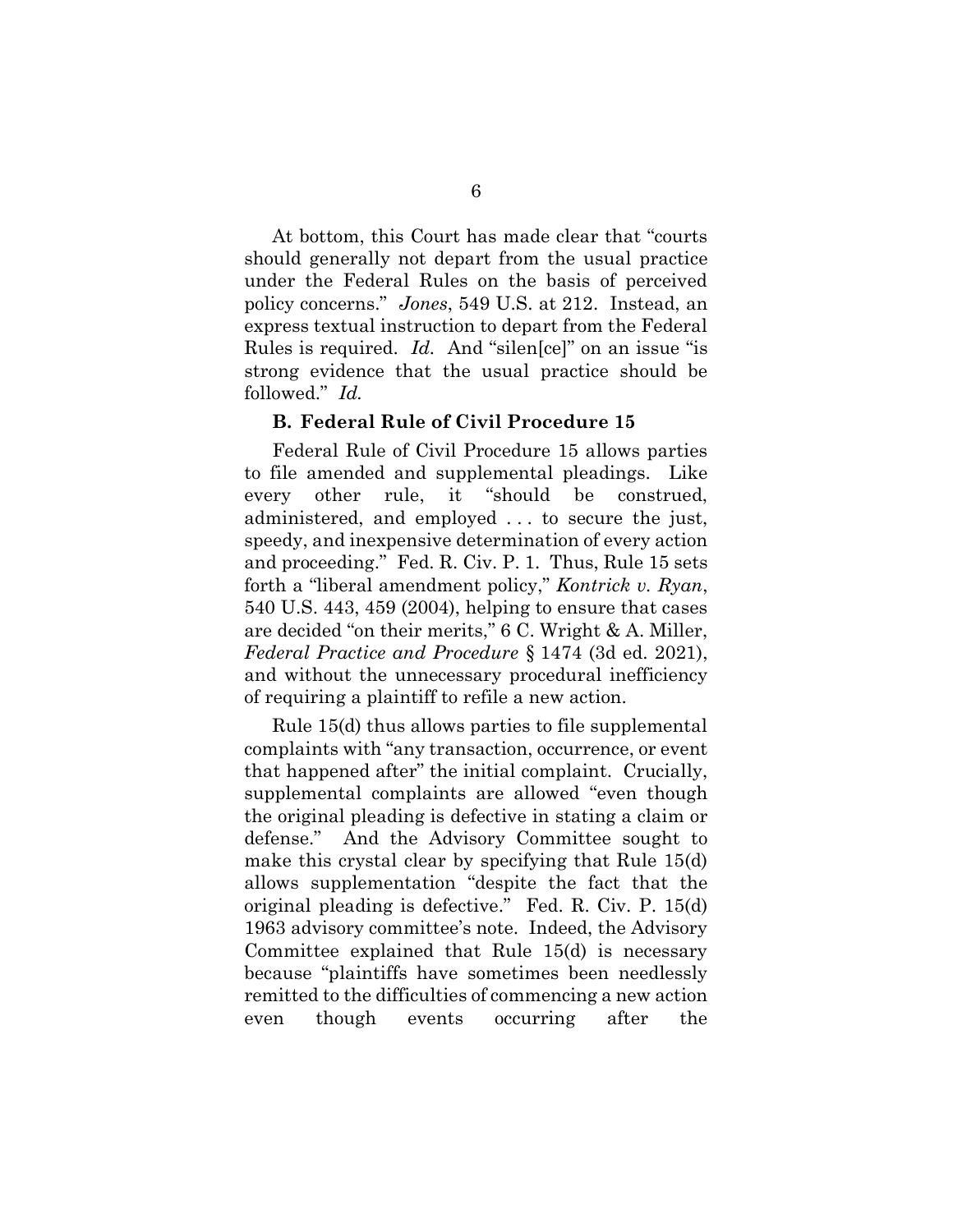commencement of the original action have made clear the right to relief." Id.

This Court has made clear that "Rule 15(d) . . . plainly permits supplemental amendments to cover events happening after suit." Griffin v. Cty. Sch. Bd. of Prince Edward Cty., 377 U.S. 218, 227 (1964). "Such amendments are well within the basic aim of the rules to make pleadings a means to achieve an orderly and fair administration of justice," id., and allow a plaintiff to "belatedly comply with the requirements for stating a claim for relief . . . by adding allegations that indicate a possible right to relief," 6A C. Wright & A. Miller, Federal Practice and Procedure § 1505 (3d ed. 2021). By allowing supplemental complaints, the courts "avoid[] needless sacrifice to defective pleading[s]." *Mathews*, 426 U.S. at 75 n.9. Supplemental complaints under Rule 15(d) thus allow plaintiffs to cure unsatisfied "jurisdictional condition[s]" with facts that arose only after the initial complaint. Id. at  $75 \& n.9$ .

#### C. Factual Background

On January 30, 2018, Respondent Albert Korb—a 77-year-old inmate in the special needs unit at the State Correctional Institution in Albion, Pennsylvania ("SCI-Albion")—was summoned to Petitioner Sergeant Haystings' office. App. 2a. Korb went willingly. Id. When he arrived, Haystings lectured him about the cleanliness of his cell. Id. Korb said he was aware of Haystings' concerns and turned to leave. Id. Haystings then physically assaulted Korb to prevent him from leaving. Korb alleged that Haystings "violently put his arms around [him]," "twisted [him] sideways," and ordered him to stay. Id. Korb, fearing that Haystings would injure him further, complied. Id.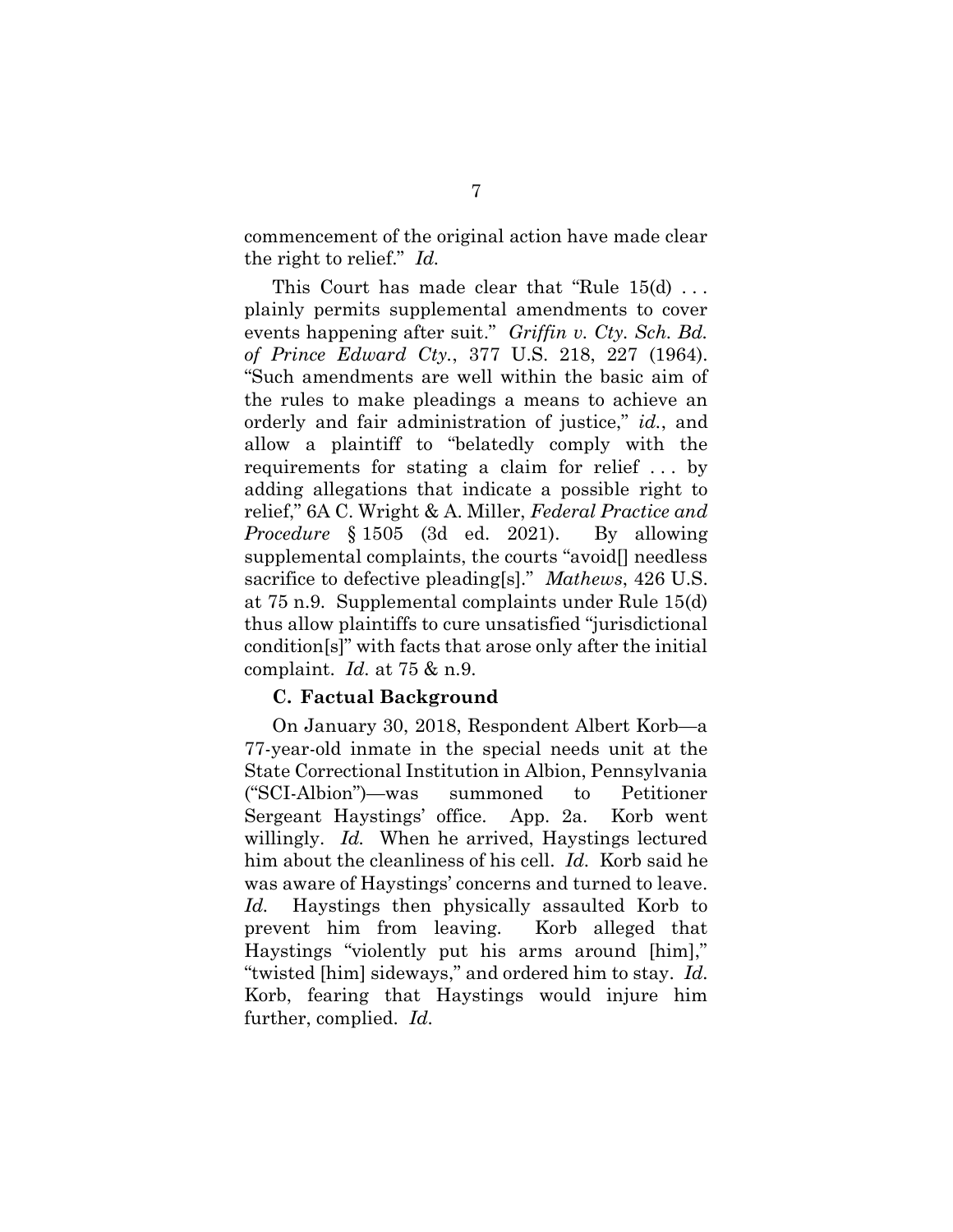Two days later, acting pro se, Korb filed a § 1983 complaint against Haystings in the Western District of Pennsylvania alleging that Haystings had violated his constitutional rights. Id. 2a-3a; see also Korb v. Haystings, No. 1-18-cv-00042 (W.D. Pa.) Docket Entry ("Dkt.") 1-1 at 1-4. Korb did not exhaust SCI-Albion's grievance system before filing his complaint. See 42 U.S.C. § 1997e(a). But he quickly realized his need to do so. On February 5, 2018—six days after the assault occurred and four days after he filed his complaint— Korb filed a prison grievance.3 Dkt. 37-1 at 1. That same day, in the district court, he filed a motion for leave to file an amended complaint to add Petitioners John Wetzel (the Secretary of Corrections of Pennsylvania) and Mike Clark (at the time, the Superintendent at SCI-Albion) as defendants. Dkt. 2 at 1. In a letter attached to the motion, he wrote: "I'll keep [the court] posted—on [the] grievance process." Id.

The prison denied Korb's grievance a little less than two months later, on March 23, 2018. Dkt. 37-1 at 3. Korb appealed the decision that same day, and his appeal was denied by SCI-Albion's facility manager on April 18, 2018. Dkt. 43-2 at 1. Korb then made a final appeal to the Secretary of Corrections through the Office of Inmate Grievances and Appeals. That office upheld SCI-Albion's decisions, and Korb had fully exhausted his administrative remedies, on May 2, 2018. Dkt. 43-3 at 1.

On June 7, 2018, Korb filed an update informing the district court that he had "completed the 3 stages

<sup>3</sup> Korb's grievance was timely under the Pennsylvania Inmate Grievance System's policy. See Inmate Grievance System—DC-ADM 80  $\S$  1(A)(8), Pa. Dep't of Corr. (May 1, 2015), available at https://bit.ly/3rk5BTJ.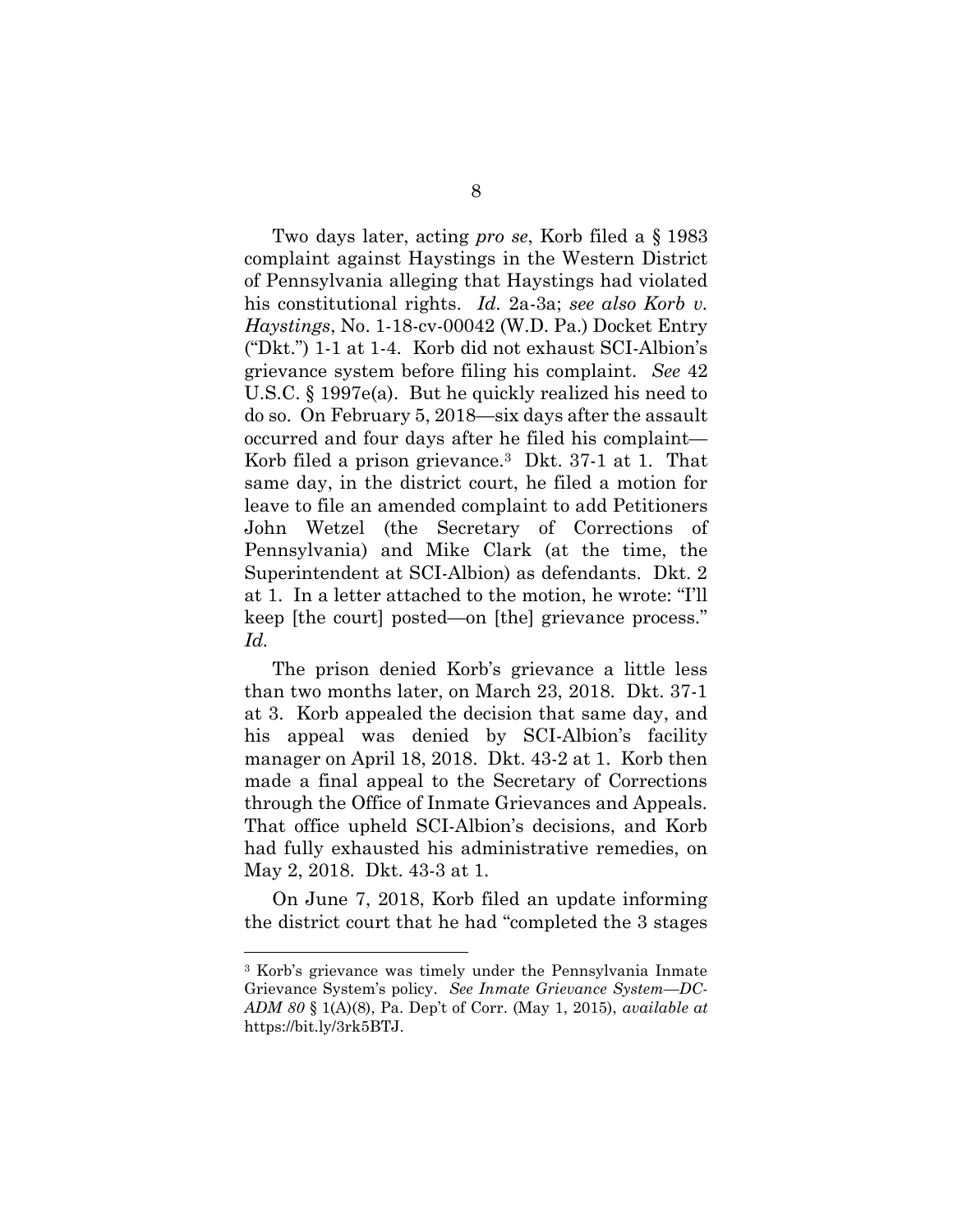of the grievance process." Dkt. 12 at 1. He attached copies of his grievance, the denial of his grievance, his first appeal, and the denial of his first appeal to that filing. Dkt. 12-1 at 1-4. Six days later, on June 13, 2018, the district court ordered the U.S. Marshal's office to serve Korb's complaint on the defendants. Dkt. 16. The U.S. Marshal's office did so about a week later. Dkt. 20. Thus, Korb had exhausted his administrative remedies before Petitioners were even aware of his complaint.

Petitioners then moved to dismiss Korb's complaint under Federal Rule of Civil Procedure 12(b)(6). Dkt. 34. As relevant here, they argued that the complaint must be dismissed in its entirety because Korb had failed to exhaust his administrative remedies before filing and therefore had "procedurally defaulted." *Id.* at 3. In response to that motion, Korb sent three more letters to the district court saying that he had exhausted his administrative remedies. First, he told the court that he had "real true physical evidence that I did indeed exhaust all 3 stages [that the] grievance system required." Dkt. 37 at 1. About a month later, he again wrote: "[Defendants] claim[] I procedurally defaulted by not exhausting my 3 stages of [the] Albion grievance system. This claim is not true." Dkt. 40 at 1. And a month after that, in November 2018, he again wrote to the court and attached "duplicates of the 3-step Albion grievance system I completed." Dkt. 43.<sup>4</sup>

<sup>4</sup> Petitioners disingenuously assert that "Korb never filed a motion for leave to file a supplemental complaint," ignoring the substance of these letters and the fact that Korb was acting pro se. Pet. at 9. As discussed later, the Third Circuit correctly considered these letters as supplemental complaints under Rule 15(d). App. 7a. This Court has repeatedly held that "[a] document filed pro se is 'to be liberally construed." See Erickson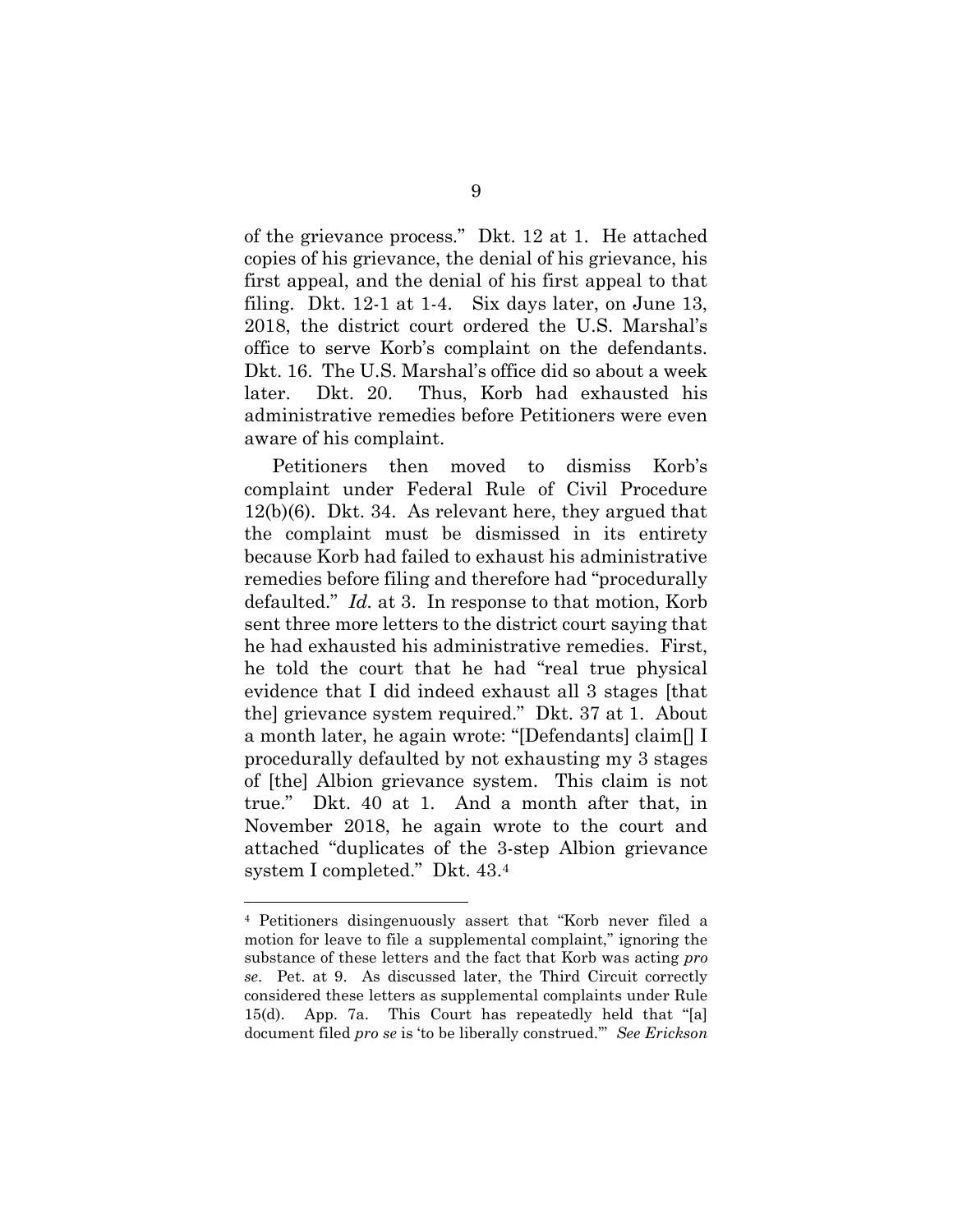Nevertheless, on March 18, 2019, a magistrate judge granted Petitioners' motion to dismiss. App. 19a. In its decision, the court misstated the facts and misapplied the law. App. 14a n.2. It incorrectly said that Korb "has not completed the prescribed grievance procedure" even though Korb told the court four times that he had.  $Id. 17a-18a$ . Then, compounding this mistake, it stated that granting Korb leave to amend his complaint would be "futile" because Korb "has failed to exhaust his administrative remedies." Id. 18a-19a.5 Last, it dismissed all of Korb's claims with prejudice, which all parties now agree was clearly erroneous.<sup>6</sup>

Korb filed objections to that decision, emphasizing that he had told the court repeatedly that he had exhausted his administrative remedies. Dkt. 56 at 2. Treating Korb's objections as a motion for reconsideration, the District Court summarily denied them. Dkt. 62. Korb timely appealed to the Third Circuit.

#### D. The Decision Below

 The Third Circuit vacated the district court's order in an unpublished, nonprecedential opinion. App. 9a. It acknowledged that the language "[n]o action shall be brought," when viewed "in isolation," could support Petitioners' view. Id. 5a n.4. However, it explained

v. Pardus, 551 U.S. 89, 94 (2007) (quoting Estelle v. Gamble, 429 U.S. 97, 106 (1976)).

<sup>5</sup> Petitioners also moved to dismiss Petitioners Wetzel and Clark for failure to state a claim. As noted above, the magistrate judge dismissed Korb's claims against those Petitioners with prejudice based on a patently erroneous factual assumption.

<sup>6</sup> On subsequent appeal to the Third Circuit, everyone agreed that even if dismissal were proper, it should have been without prejudice. Pet. at 9 n.2.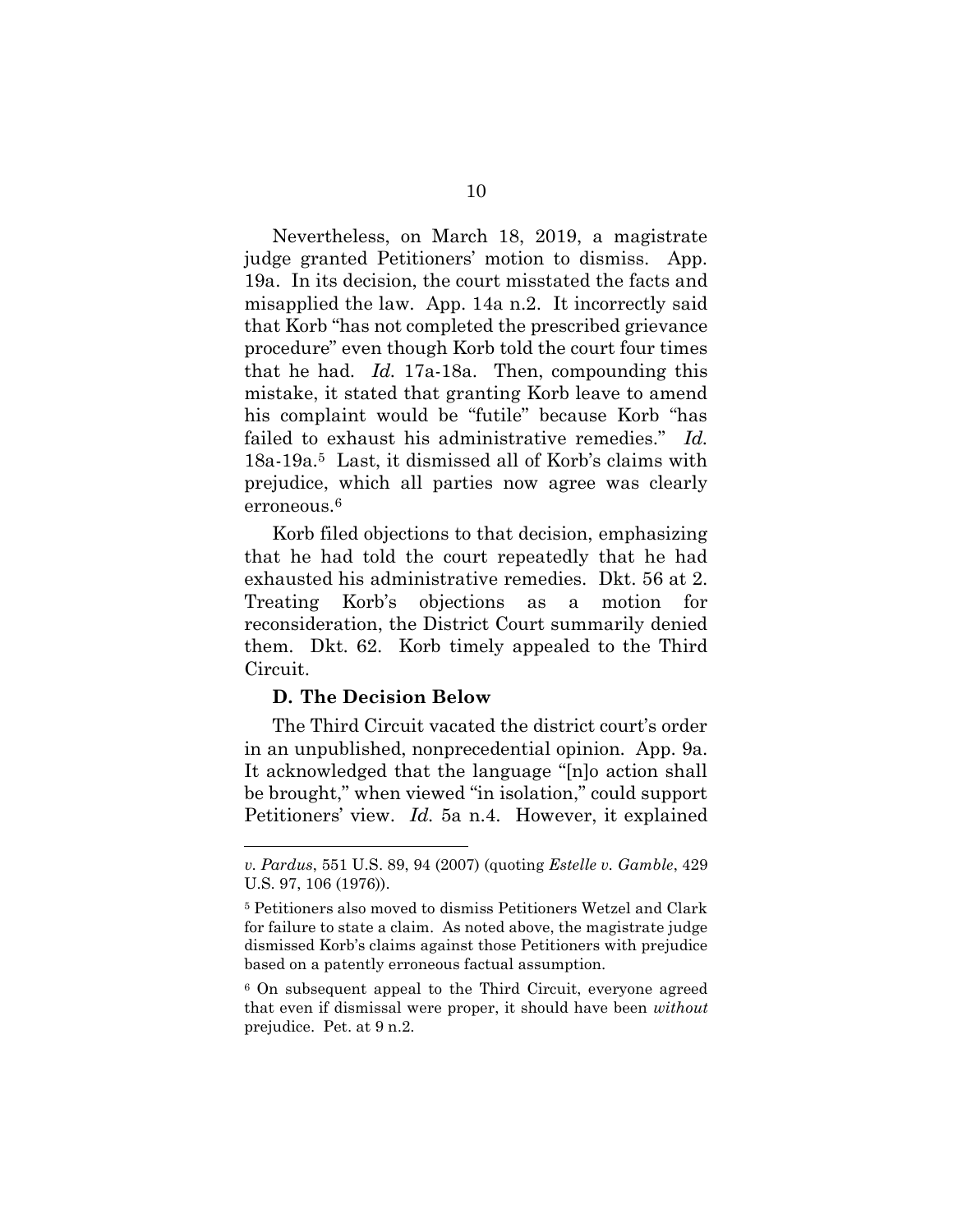that, because any complaint is necessarily "brought" under the Federal Rules, Rule 15(d) applies and "allow[s] a plaintiff to supplement his complaint to show exhaustion" post-filing. Id. A supplemental complaint, the Third Circuit reasoned, "may cure jurisdictional . . . and non-jurisdictional defects . . . such as the PLRA's affirmative defense of exhaustion." Id. 6a n.5 (citing Mathews, 426 U.S. at 75; Jones, 549 U.S. at 212). As such, the Third Circuit viewed Korb's supplemental complaint as if it "were included in the original complaint when it was 'brought." Id. 7a.<sup>7</sup>

 For these principles, the court relied on Jones, Mathews, and the Third Circuit's recent decision in Garrett v. Wexford Health, 938 F.3d 69 (3d Cir. 2019), cert. denied, 140 S. Ct. 1611 (2020). As Petitioners mention, *Garrett* involved the separate question of whether the PLRA requires dismissal of a prisoner's claim if the prisoner filed his complaint while in prison but is then released from prison—and no longer subject to the PLRA's exhaustion provision—while his case is pending. 938 F.3d at 81; Pet. at 6. It held that the PLRA does not require dismissal because it does not override the Federal Rules, which allow supplemental complaints to allege post-filing facts that cure pleading defects. Garrett, 938 F.3d at 86.

<sup>7</sup> Petitioners' suggestion that the Third Circuit just "handpick[ed] four" issues out of thin air is misleading. Pet. at 9. As directed by the Third Circuit, Korb filed a letter in support of his appeal, arguing that he had "mailed [the court] 4 times duplicates of my 3 stage-completion," before asking "how could they say I did not complete [the] required grievance process?" Korb v. Haystings, No. 19-2826 (3d Cir.) Docket Entry ("3d Cir. Dkt.") 26 at 4. Korb then sent the Third Circuit documentary evidence that he had exhausted. 3d Cir. Dkt. 30 at 4-10. Only then did the Third Circuit appoint pro bono counsel for Korb, directing counsel to address the issues that led to reversal. 3d Cir. Dkt. 34.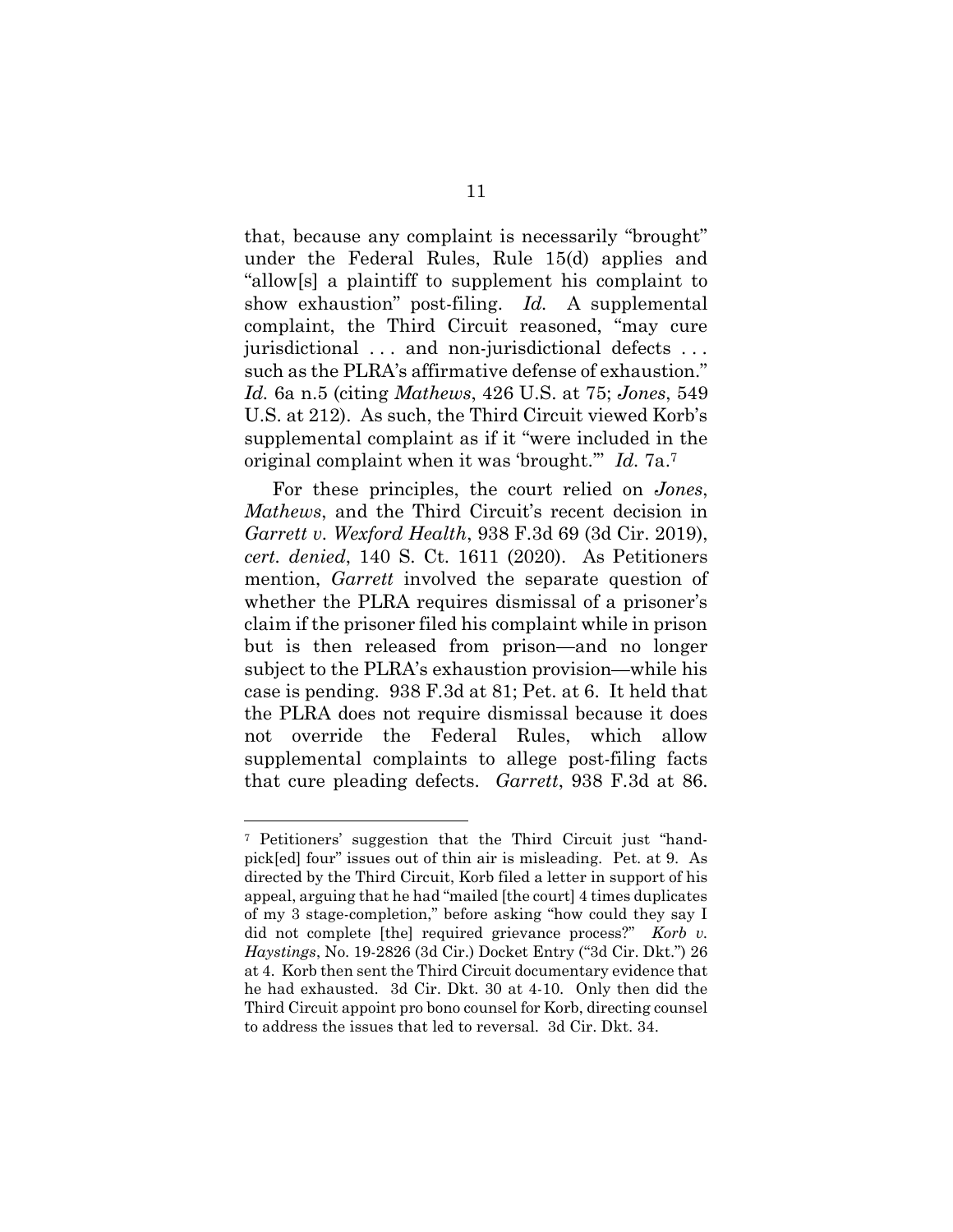This Court denied certiorari in 2020. See Garrett, 140 S. Ct. 1611.

 Turning to the facts in this case, the Third Circuit reasoned that, because "Korb sent letters to the District Court proving that he complied with Albion's grievance process after he had filed his complaint," he had adequately "set[] out an[] . . . occurrence[] or event that happened after the date of the pleading to be supplemented." App. 7a (quoting Fed. R. Civ. P. 15(d)). The Third Circuit held that the District Court should have treated Korb's letters as supplemental pleadings and "considered whether they demonstrated that Korb has exhausted his administrative remedies." Id. 7a-8a.<sup>8</sup> It vacated the order dismissing Korb's complaint and remanded the case to the District Court. Id. 9a. This petition followed.

#### REASONS FOR DENYING THE PETITION

 The Third Circuit's unpublished decision was correct on the merits and does not warrant this Court's review. Faithfully applying this Court's precedents in both *Jones* and *Mathews*, the Third Circuit correctly held that the PLRA's exhaustion requirement does not displace the Federal Rules of Civil Procedure, and that Rule 15(d) allows for supplemental complaints to cure exhaustion-related defects. Nor is there any real circuit conflict that warrants this Court's review. At

<sup>8</sup> Both in this case and in Garrett the Third Circuit recognized the principle that a document filed pro se should be liberally construed. See App. 7a-8a; Garrett, 938 F.3d at 81 n.17; Erickson, 551 U.S. at 94. Despite Petitioners' complaints about that principle, they offer nothing to rebut it—beyond a facially inapt analogy to United States v. Sineneng-Smith, 140 S. Ct. 1575, 1581-82 (2020). Petitioners do not explain how construing a pro se pleading liberally is anything akin to *Sineneng-Smith*, where both sides were "represented by competent counsel" and had fully briefed their positions. Id. at 1578.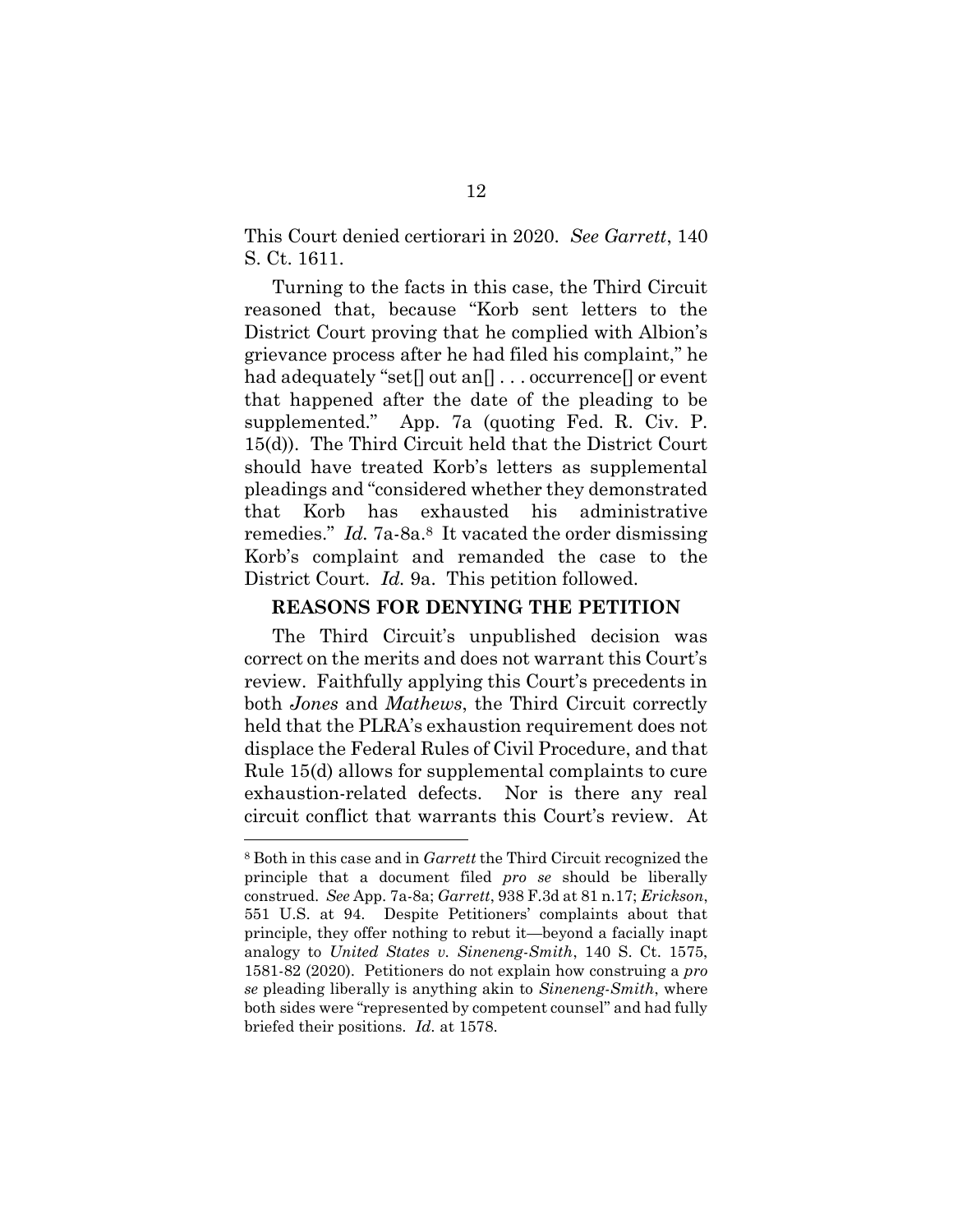most, there is a shallow, 1-1 disagreement between the Third and Seventh Circuits. But the Seventh Circuit's decision does not mention either Jones or Mathews, let alone discuss their reasoning. And this case is a poor vehicle for resolving this issue. The decision below was unpublished, and Petitioners' position here would make no practical difference in this case. Even under Petitioners' proposed rule, Respondent could have simply re-filed his fully exhausted complaint. The PLRA does not require that unnecessary procedural inefficiency, and Rule 15(d) was designed to avoid it. At bottom, Petitioners' arguments are driven wholly by policy concerns, which are simply insufficient to displace the Federal Rules of Civil Procedure.

## I. The Third Circuit Faithfully Applied The Federal Rules Of Civil Procedure, The PLRA's Text, And This Court's Precedents.

 The Third Circuit correctly applied this Court's precedents to harmonize Rule 15(d) and the PLRA's exhaustion requirement. As the Third Circuit correctly recognized, Jones instructs that the PLRA's exhaustion requirement does not displace the Federal Rules of Civil Procedure. And Mathews held that Rule 15(d) allows plaintiffs to supplement their complaints to cure exhaustion defects. The Third Circuit therefore did not, as Petitioners repeatedly claim, create a "judge-made exception" to the PLRA's exhaustion requirement. Pet. at 18. Rather, the Third Circuit simply recognized, consistent with this Court's precedents, that Rule 15(d) applies to the PLRA like any other statute. Petitioners offer little to rebut that logic beyond policy concerns, which this Court has expressly held are insufficient to displace the Federal Rules of Civil Procedure. Jones, 549 U.S. at 212.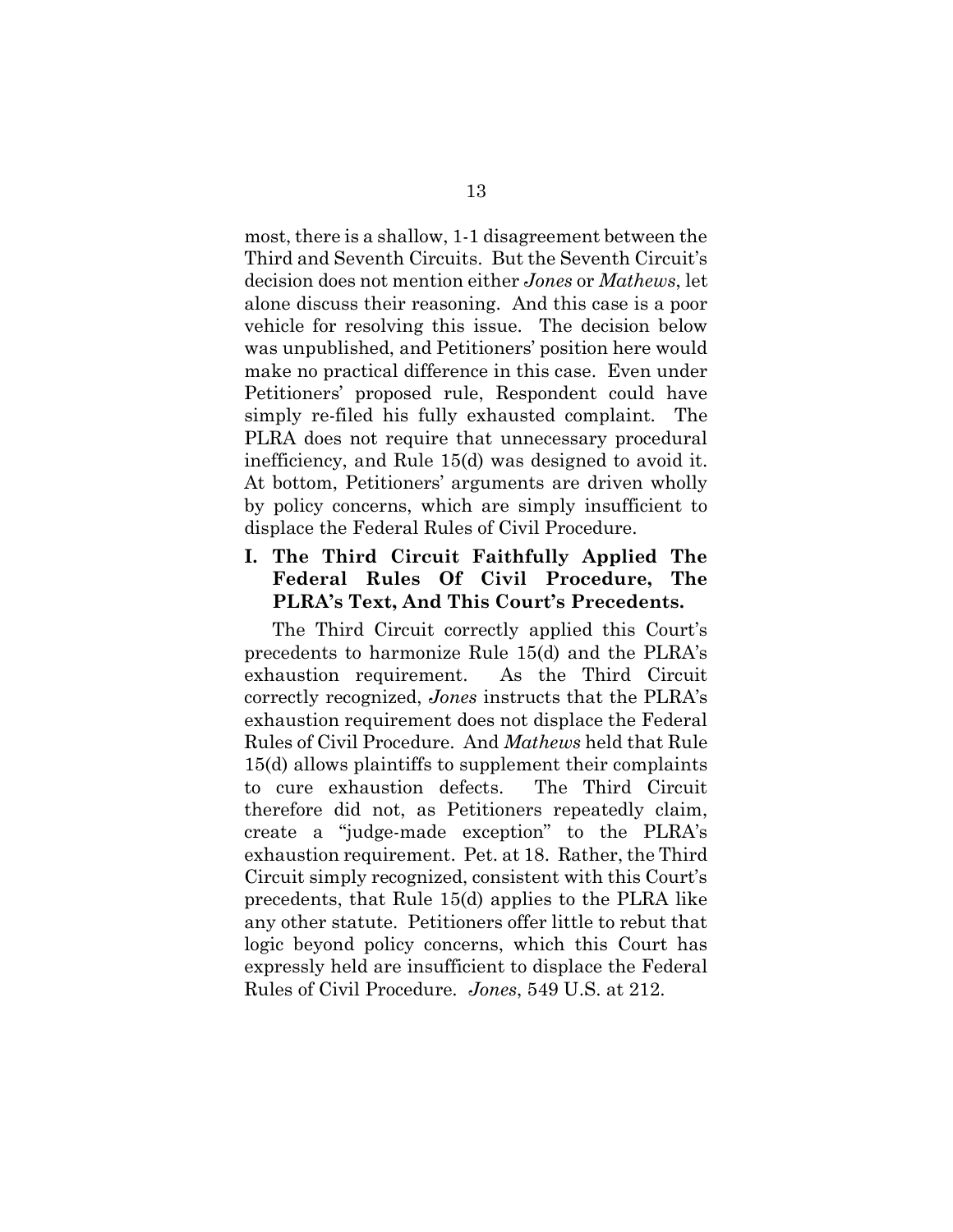## A. This Court's Precedents Make Clear that Rule 15(d) Applies to the PLRA and Allows Plaintiffs to Cure Exhaustion Defects.

 The Third Circuit correctly applied Rule 15(d) to the PLRA's exhaustion requirement. To avoid that conclusion, Petitioners offer a crabbed reading of Jones that distorts its logic and context—while completely ignoring Mathews altogether. But, when viewed as a whole, the plain text of Rule 15(d) and the PLRA allows plaintiffs to cure exhaustion defects, as this Court instructed in both Jones and Mathews.

1. First, Jones plainly instructs that the PLRA's exhaustion provision does not displace the Federal Rules of Civil Procedure. In Jones, this Court unanimously rejected several judicially crafted procedural rules that lower courts had "designed to implement [the PLRA's] exhaustion requirement." 549 U.S. at 202-03. For example, the Court rejected one judicially created rule that required prisoners to plead exhaustion in their complaints. Id. at 211-12. The Court explained that such a rule was flatly inconsistent with Rule 8(a), which requires plaintiffs to plead only a "short and plain statement of the claim." Id. at 212. And the Court rejected a "total exhaustion" rule that required courts to dismiss an entire complaint if even one claim was unexhausted. Id. at 209, 219-24. Again, the Court explained that such a rule was a stark departure from the normal practice of proceeding on a claim-by-claim basis, and that nothing in the PLRA—nor the PLRA's reference to an "action"—warranted that departure from the normal procedural practice. *Id.* at 220-21.

Crucially, the Court explained that nothing in the PLRA's exhaustion provision warrants a departure from normal procedural rules. Id. at 212-14, 220. On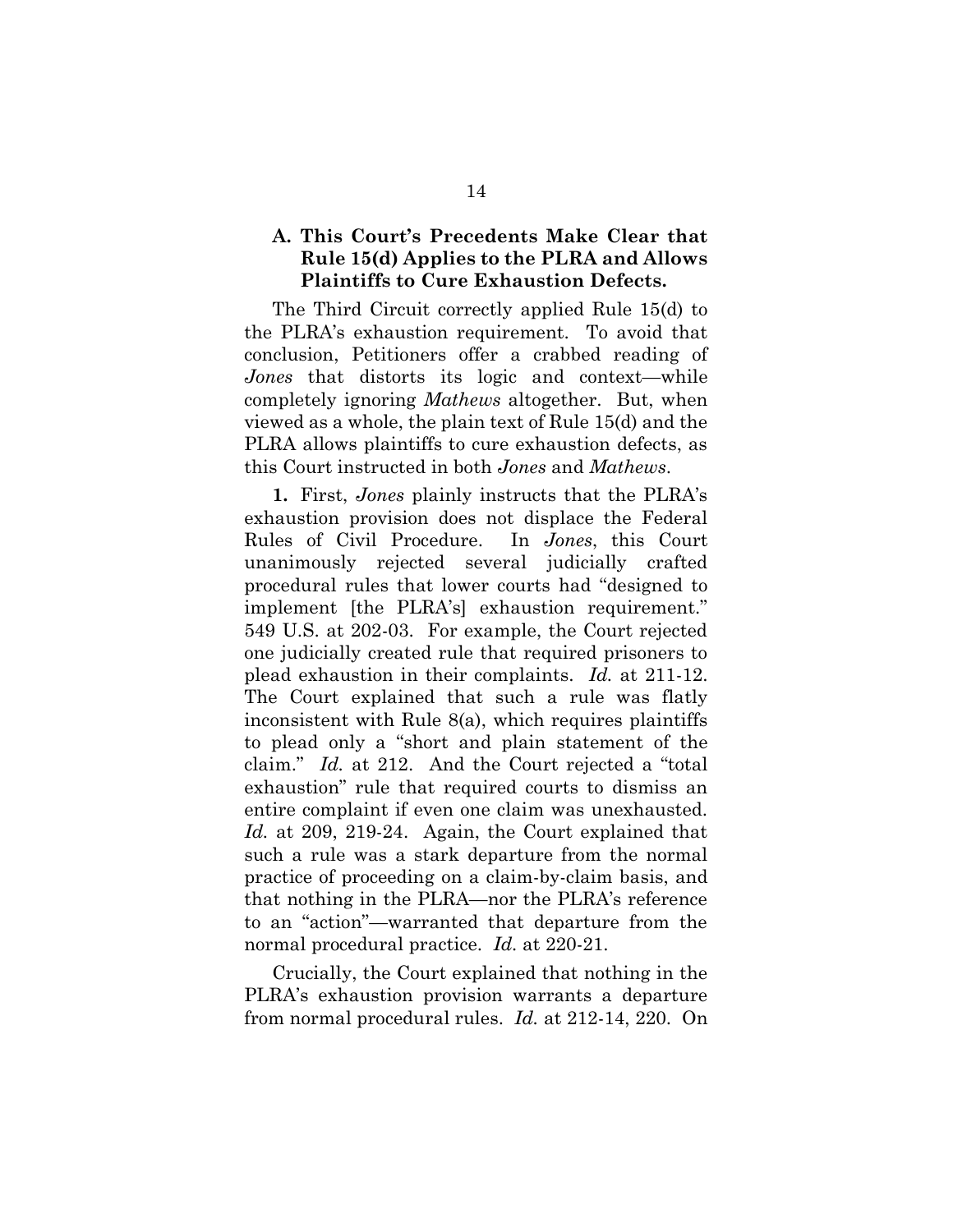the contrary, the Court viewed the "statutory phrasing—'no action shall be brought'—[as] boilerplate language," found in "many [other] instances in the Federal Code." Id. at 220. Moreover, the "PLRA itself is not a source for prisoners' claims"; instead, prisoners must bring claims under another statute, such as  $42 \text{ U.S.C. } \S 1983$ . *Id.* at  $212$ . Thus, those claims receive the same treatment as any other claim brought under the Federal Rules of Civil Procedure, absent a clear textual statement to the contrary. Id.

 There is no such clear textual statement here. In fact, the statute's structure and context confirm that Congress did not displace Rule 15(d)'s normal operation here. Unlike the PLRA's exhaustion provision, other provisions in the PLRA do explicitly depart from the Federal Rules. For example, § 1997e(g)(1) allows a defendant to waive his right to reply without admitting the allegations contained in the complaint "[n]otwithstanding any other law or rule of procedure."  $42 \text{ U.S.C.}$  §  $1997 \text{ e(g)}(1)$ . That clear textual departure is in the very same section as the PLRA's exhaustion requirement. It thus shows that, when Congress wanted to override the Federal Rules in the PLRA, it knew how to do so. Jones, 549 U.S. at 216. Its failure to do so for the PLRA's exhaustion requirement is clear textual evidence that the normal rules apply—including Rule 15(d). Id.; cf. Leatherman v. Tarrant Cty. Narcotics Intel. & Coordination Unit, 507 U.S. 163, 168 (1993). Expressio unius est exclusio alterius.

To rebut that conclusion, Petitioners offer an overly crabbed reading of Jones that distorts its logic and reasoning. For example, Petitioners insist that Jones is limited to the term "action" in § 1997e(a), or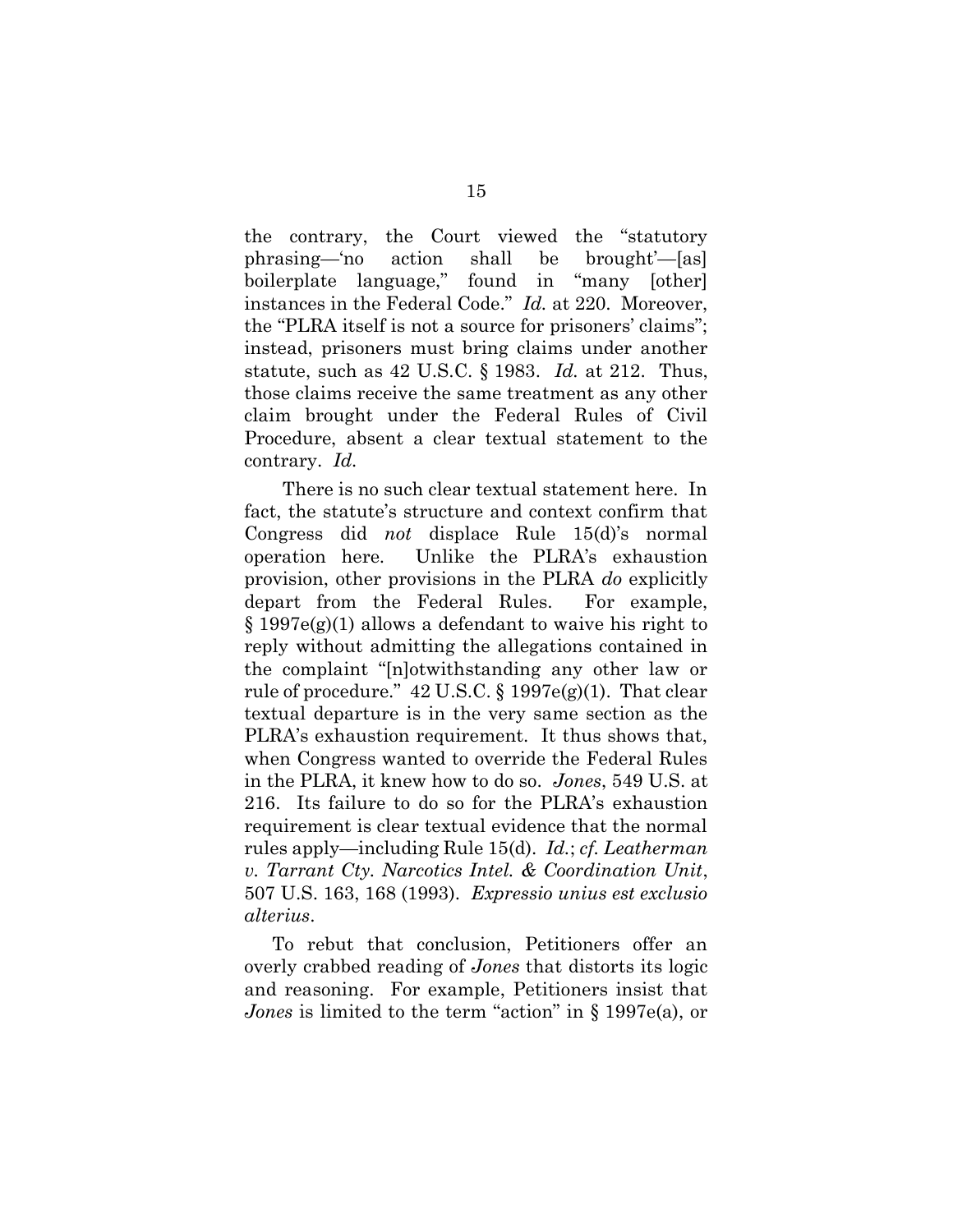that Jones can be read only in the context of the "total exhaustion" rule at issue there. Pet. at 20-22. But Jones was quite clear that prisoners' claims are "brought" under statutes like § 1983, and thus are subject to "the usual practice under the Federal Rules." 549 U.S. at 212-13. Moreover, this Court's description of the PLRA's exhaustion requirement as "boilerplate" plainly meant that many other provisions in the Federal Code contain "similar language," but that such language does not displace normal procedures. Id. at 220-21. Also, Jones carefully explained that when Congress wished to depart from the Federal Rules, it knew how to do so and that the PLRA's exhaustion requirement simply does not so "expressly" depart from the Federal Rules of Civil Procedure. Id. at 216-17.

Rule 15(d) thus clearly applies to the PLRA's exhaustion requirement. And Rule 15(d) is not, as Petitioners repeatedly assert, a "court-made rule." Pet. at 21. It is an important and longstanding provision in the Federal Rules, which allows prisoners to supplement their complaints just like other plaintiffs.

2. More specifically, Rule 15(d) allows prisoners to supplement their complaints to cure exhaustion defects. Petitioners oddly assert that Rule 15(d) is irrelevant here, straining to argue that a supplemental complaint cannot cure an exhaustion defect. But Petitioners' argument ignores the express language of Rule 15(d) and this Court's decision in Mathews—both of which make clear that supplemental complaints can cure exhaustion defects.

 The plain language of Rule 15(d) allows plaintiffs to file supplemental pleadings "even though the original pleading is defective in stating a claim or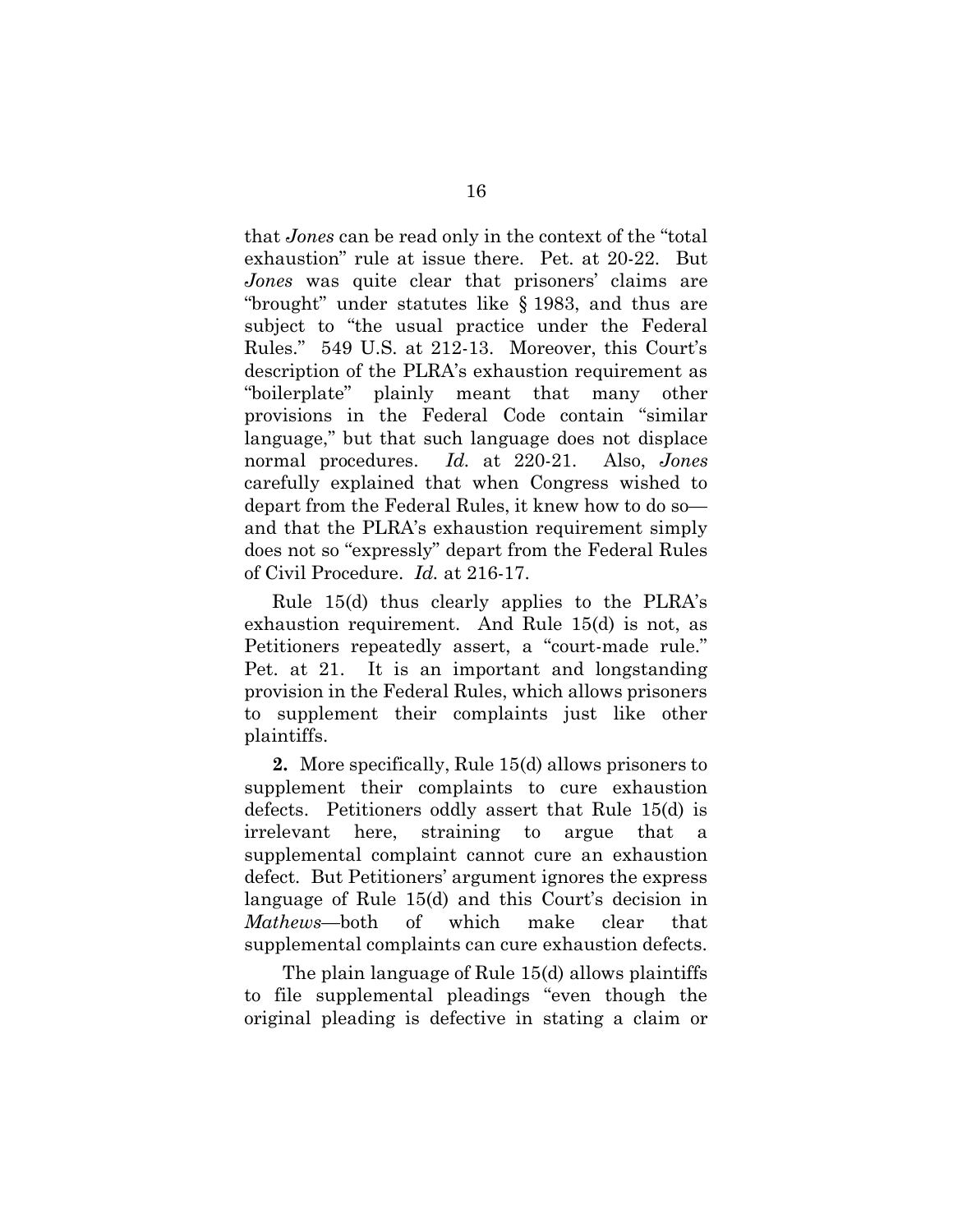defense." As explained by the Advisory Committee notes, Rule 15(d) was designed to prevent plaintiffs from being "needlessly remitted to the difficulties of commencing a new action even though events occurring after the commencement of the original action have made clear the right to relief." Fed. R. Civ. P. 15(d) 1963 advisory committee's note. Petitioners wrongly seek to impose those unnecessary "difficulties" here. They agree that, at a minimum, the District Court was wrong to dismiss Respondent's claims with prejudice. Thus, under their view, Respondent should have been "needlessly remitted" to filing a new complaint "even though events occurring after" his initial complaint "have made clear [his] right to relief." See id.

Indeed, Rule 15(d) was amended in 1963 precisely to avoid the situation that Petitioners desire. Before the amendment, some courts had held that plaintiffs could not use Rule 15(d) to cure filing defects because "facts constituting a cause of action must exist at the time suit is commenced." Bowles v. Senderowitz, 65 F. Supp. 548, 552 (E.D. Pa. 1946); see also Bonner v. Elizabeth Arden, Inc., 177 F.2d 703, 705 (2d Cir. 1949). Other courts held the opposite. See Camilla Cotton Oil Co. v. Spencer Kellogg & Sons, Inc., 257 F.2d 162, 167- 68 (5th Cir. 1958); United States v. Reiten, 313 F.2d 673, 674-75 (9th Cir. 1963). The Advisory Committee explicitly criticized decisions like Bowles and Bonner when amending Rule 15(d), explaining that the amendment was meant to reject those decisions and ensure that a plaintiff could file a "supplemental pleading despite the fact that the original pleading is defective." Fed. R. Civ. P. 15(d) 1963 advisory committee's note; see also 6A C. Wright & A. Miller, Federal Practice and Procedure § 1505.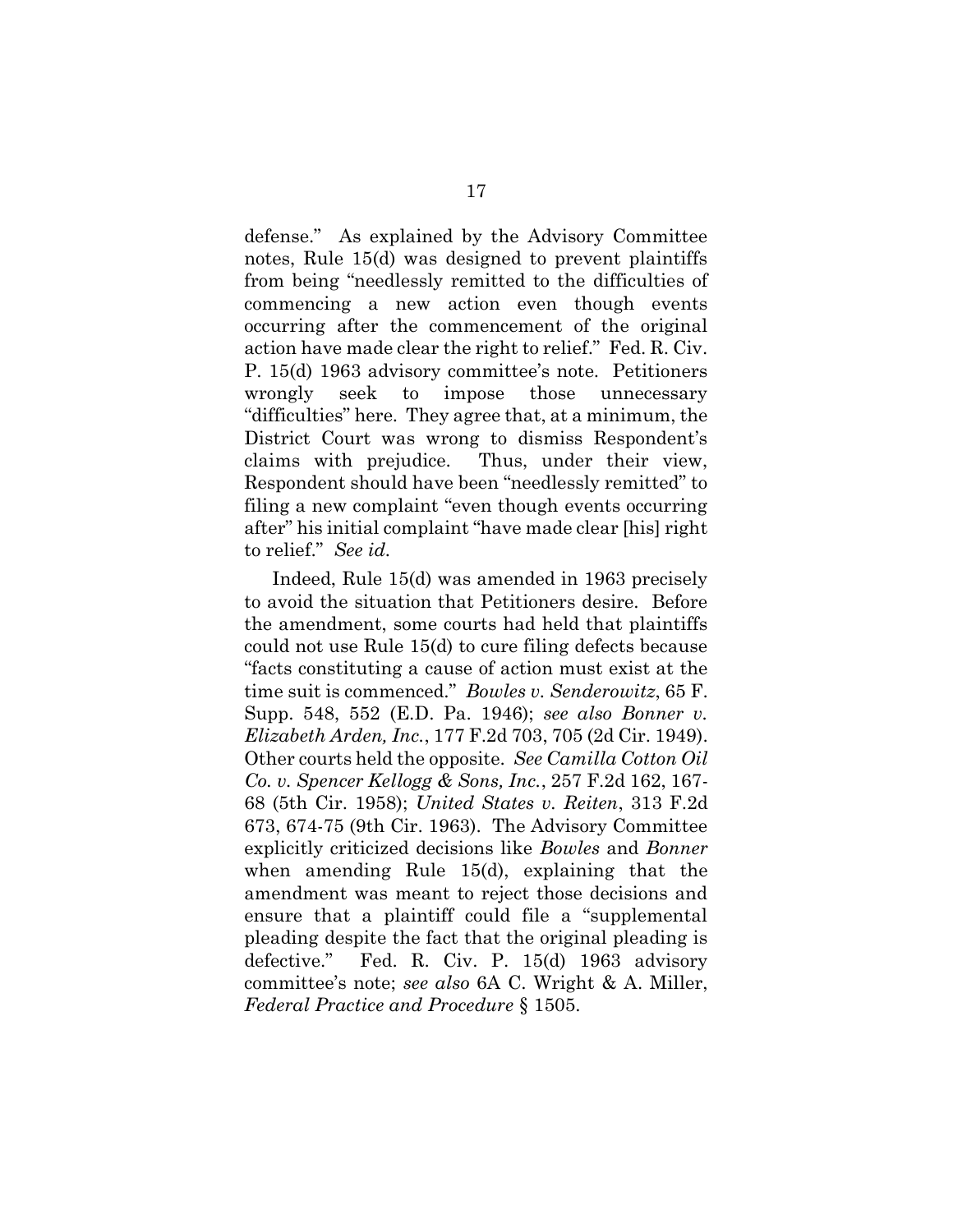Initial exhaustion defects are no exception, as this Court made clear in Mathews, 426 U.S. at 75. There, the Court was faced with a statute that allowed plaintiffs to "commence[]" a lawsuit only "after" exhausting the Social Security Administration's administrative review process.  $Id$ ; 42 U.S.C. § 405(g). As the Court explained, that statutory precondition was a "nonwaivable condition of jurisdiction." Mathews, 426 U.S. at 75. And the plaintiff in *Mathews* had not yet started the exhaustion process before commencing the lawsuit at issue. Id. at 74-75. Yet, the Court had "little difficulty" holding that "[a] supplemental complaint in the District Court would have eliminated this jurisdictional issue." Id. at 75. By the time the Court reached its decision, the plaintiff had fully exhausted and thus "it was not too late . . . to supplement the complaint to allege this fact." Id.

The same is true here. This Court's decision in Mathews establishes that Rule 15(d) allows for supplemental complaints to cure exhaustion defects. The statutory text at issue in *Mathews* is materially indistinguishable from the PLRA's exhaustion provision: The former forbids a plaintiff from "commenc[ing]" an "action" until "after" the plaintiff exhausts and receives a "final decision of the Commissioner of Social Security." 42 U.S.C. § 405(g). The latter provides that "no action shall be brought . . . until" exhaustion is complete. Id.  $§ 1997e(a)$ . Petitioners concede that to "commence" a lawsuit is to "bring" it. Pet. at 16 (quoting Goldenberg v. Murphy, 108 U.S. 162, 163 (1883)). And, if anything, the result is clearer here because the statute in *Mathews* was a "nonwaivable condition of jurisdiction," 426 U.S. at 75, while the PLRA's exhaustion requirement is a nonjurisdictional affirmative defense, Jones, 549 U.S. at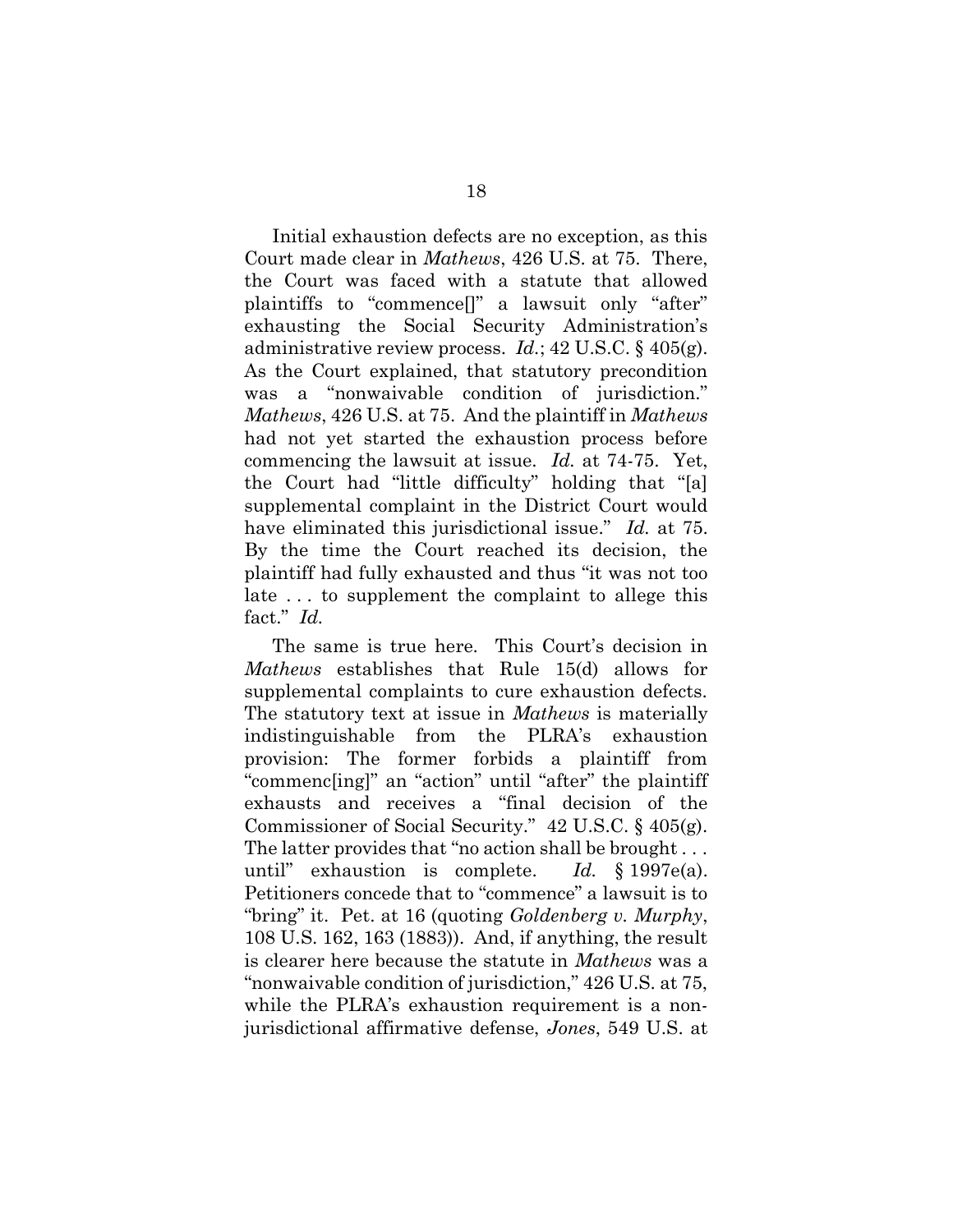216-17. Because a Rule 15(d) supplemental complaint could cure the jurisdictional exhaustion defect in Mathews, the same must be true here.

Although Mathews was briefed below and relied on by the Third Circuit, see App. 6a n.5, Petitioners inexplicably do not even mention it in their petition. Instead, they cite *McNeil v. United States*, 508 U.S. 106, 113 (1993), which does not mention or apply Rule 15(d). Pet. at 17. Nor did the lower courts in *McNeil* mention *Mathews*, Rule 15(d), or supplemental complaints.<sup>9</sup> *McNeil* is thus simply inapposite. And, after McNeil, the Courts of Appeal have continued to rely on Mathews to apply Rule 15(d) to cure various pleading defects.<sup>10</sup>

Alternatively, Petitioners rely on the Eleventh Circuit's decision in Harris v. Garner, 216 F.3d 970  $(11th$  Cir. 2000) (en banc), to argue that Rule 15(d) cannot cure exhaustion defects. But that argument completely ignores Mathews, which held that Rule

<sup>9</sup> See McNeil v. United States, 964 F.2d 647, 647 (7th Cir. 1992); McNeil v. U.S. Pub. Health Serv., No. 89 C 1822, 1991 WL 9994, at \*1 (N.D. Ill. Jan. 24, 1991).

<sup>10</sup> See, e.g., T Mobile Ne. LLC v. City of Wilmington, Delaware, 913 F.3d 311, 330-31 (3d Cir. 2019) (allowing a Rule 15(d) pleading to cure a nonjurisdictional defect); Scahill v. D.C., 909 F.3d 1177, 1183-84 (D.C. Cir. 2018) (curing a jurisdictional defect); Northstar Fin. Advisors Inc. v. Schwab Invs., 779 F.3d 1036, 1044 (9th Cir. 2015) (same); U.S. ex rel. Gadbois v. PharMerica Corp., 809 F.3d 1, 5 (1st Cir. 2015) (same); Feldman v. L. Enf't Assocs. Corp., 752 F.3d 339, 347-48 (4th Cir. 2014) (same, and noting that "the filing of a supplemental pleading is an appropriate mechanism for curing numerous possible defects in a complaint"); Prasco, LLC v. Medicis Pharm. Corp., 537 F.3d 1329, 1337 (Fed. Cir. 2008) ("Rule 15(d) expressly allows for supplemental complaints to 'cure' defects in the initial complaint."); see also Wilson v. Westinghouse Elec. Corp., 838 F.2d 286, 290 (8th Cir. 1988) (same, pre-McNeil).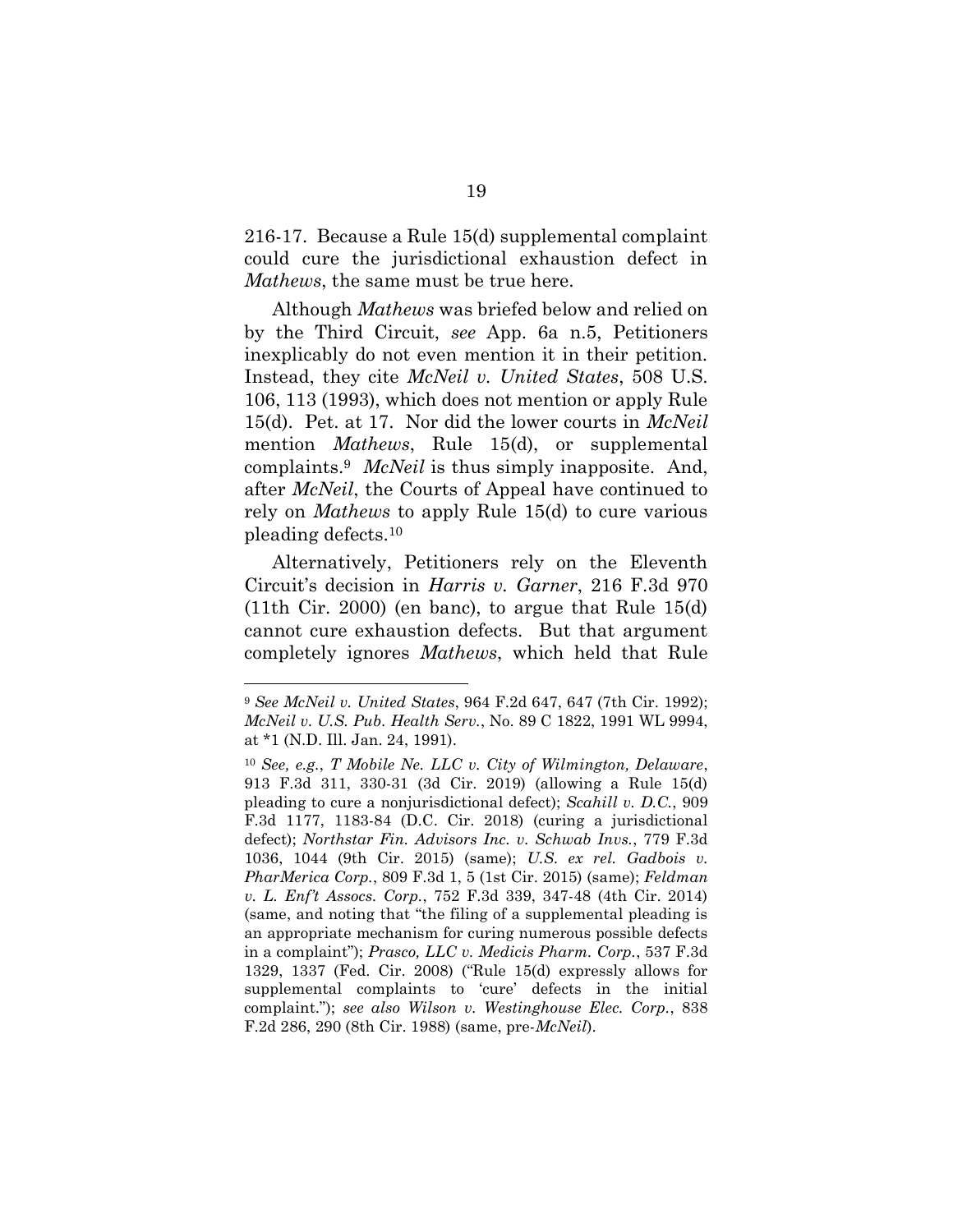15(d) can cure exhaustion defects like those present here. And *Harris* was ultimately driven by a purposive interpretation of the PLRA—which is impermissible under Jones—rather than either the plain text of Rule 15(d) or this Court's holding in Mathews. See id. at 983.<sup>11</sup> Petitioners have no response to that doctrinal logic.

3. Instead, Petitioners fall back on the repeated assertion that the Third Circuit created an "exception" to the PLRA's exhaustion requirement. Pet. at 14-15. But, again, the Third Circuit did not create any "exception" to the PLRA. It still requires all prisoners to exhaust, subject to both the PLRA and Rule 15(d). And the cases that Petitioners cite on this point are wholly inapposite.

<sup>&</sup>lt;sup>11</sup> Below, Petitioners asserted that *Mathews* was distinguishable as involving a jurisdictional condition and thus a "pleading requirement." Apparently recognizing the weakness of that argument, Petitioners have waived it here. See Buck v. Davis, 137 S. Ct. 759, 780 (2017). In any event, that distinction is without difference; jurisdictional conditions inherently prevent courts from deciding a case, whereas affirmative defenses must be asserted by a defendant. See, e.g., McDonough, 547 U.S. at 205. And although the Eleventh Circuit distinguished Mathews in its Harris decision, it did so on purely purposive grounds, asserting that Rule 15(d) allows for supplemental complaints only when they are "used to further the statutory purpose involved." Harris, 216 F.3d at 983. That purposive distinction has no place in the Federal Rules or the Federal Code. See, e.g., Gross v. FBL Fin. Servs., Inc., 557 U.S. 167, 175 (2009); Mertens v. Hewitt Assocs., 508 U.S. 248, 261 (1993) ("[V]ague notions of a statute's 'basic purpose' are . . . inadequate to overcome the words of its text regarding the specific issue under consideration."). And Jones squarely rejected that sort of reasoning in the PLRA context.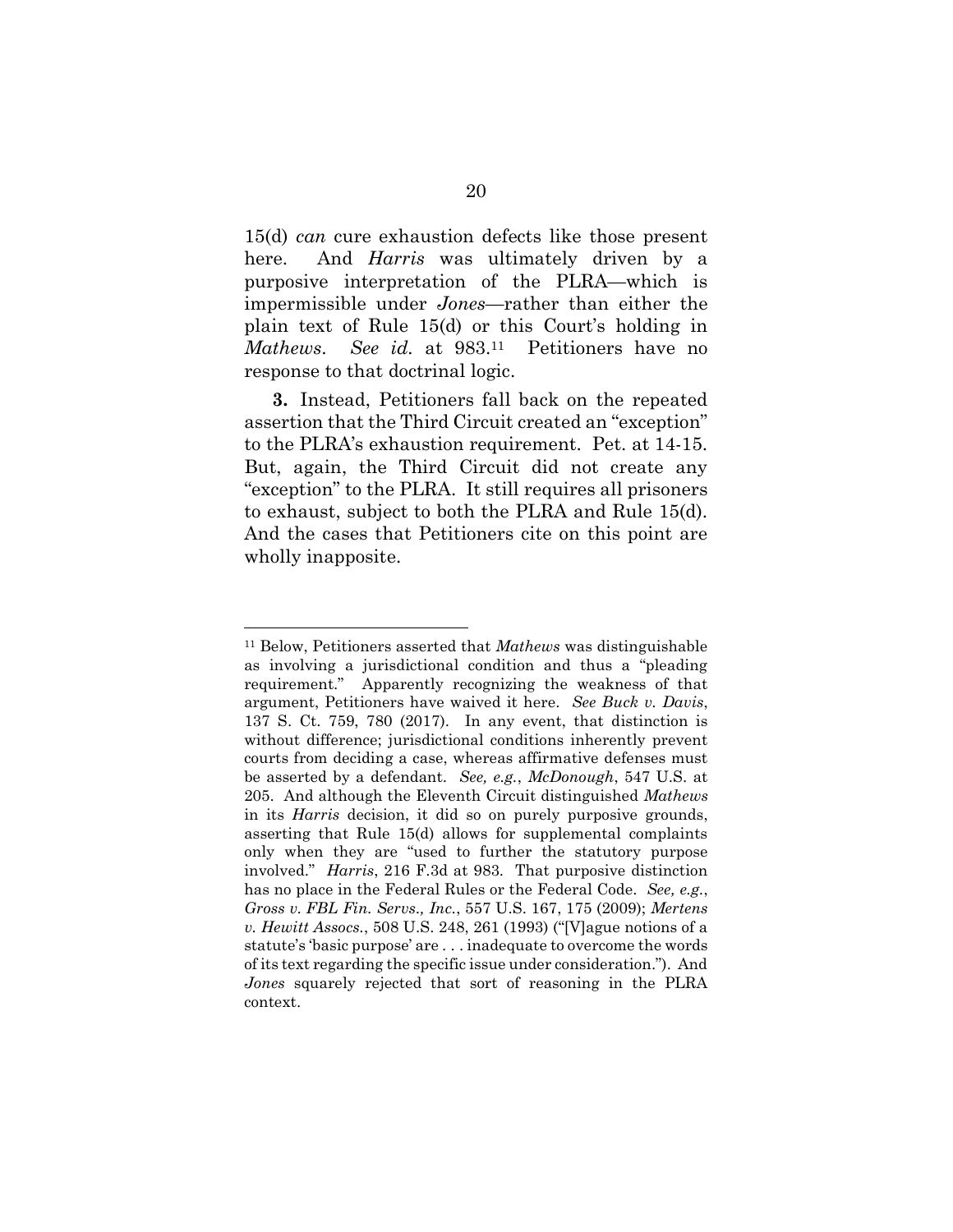Again and again, Petitioners cite cases where prisoners had never exhausted and yet brought lawsuits anyway. In each one of those cases, this Court rejected attempts by the lower courts to fashion exceptions to the PLRA out of whole cloth. For example, Ross v. Blake, 587 U.S. 632, 635 (2016), rejected a "special circumstances" exception to the PLRA. Likewise, Porter v. Nussle, 534 U.S. 516, 520- 21 (2002), rejected a judicially crafted "excessive force" exception to the PLRA. And *Woodford v. Ngo*, 548 U.S. 81, 93 (2006), and Booth v. Churner, 532 U.S. 731, 735 (2001), required that the prisoner fully complete the exhaustion process. Those cases are nothing like the Third Circuit's decision, which did not excuse Respondent from exhausting his claims but instead allowed him to file a supplemental complaint (as permitted under Rule 15) once he had fully exhausted (as required under the PLRA).

#### B. Petitioners' Policy Arguments Are Misguided and Irrelevant.

At bottom, Petitioners' arguments are driven not by the text of the PLRA or Rule 15(d), but by bald policy arguments. But Jones emphatically held that policy arguments about the PLRA's purpose cannot override the normal functioning of the Federal Rules. Repeatedly, Petitioners extol the purpose of the PLRA's exhaustion provision, and (inaccurately) complain that the Third Circuit's decision is a return to the discretionary exhaustion regime of the PLRA's predecessor. Pet. at 25-26. But, once again, these policy concerns are illusory: The Third Circuit's decision requires exhaustion for each and every prisoner. Rather than undermining the PLRA's exhaustion requirement, the decision below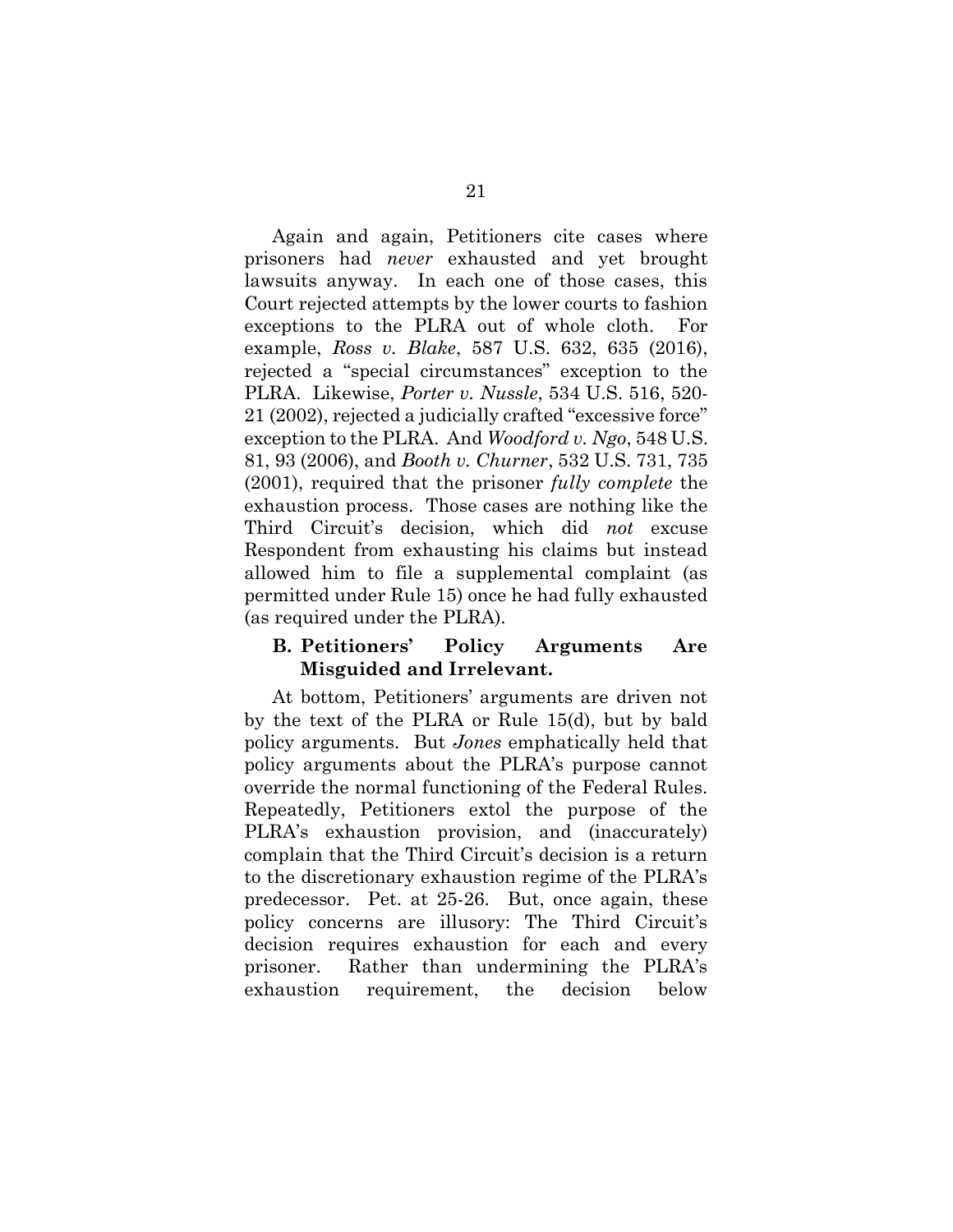harmonizes that requirement with the procedural rules provided by Rule  $15(d).^{12}$ 

In the end, all the decision below does is prevent the pointless dismissal of cases that can be refiled the same day they are dismissed. The Third Circuit's ruling thus avoids precisely the same procedural inefficiencies that Rule 15(d) was designed to prevent: the needless remittance and "difficulties of commencing a new action even though events occurring after the commencement of the original action have made clear the right to relief." Fed. R. Civ. P. 15(d) 1963 advisory committee's note. Petitioners offer nothing to explain how their claimed policy goals—which are not found in the PLRA's statutory text—can trump the plain terms of Rule 15.

Nor is it the judiciary's job to weigh those competing policy goals. As this Court has made clear time and again, its duty is to harmonize the text of statutes and the Federal Rules—not to determine which policies are best. See Barnhart v. Sigmon Coal Co., 534 U.S. 438, 461-62 (2002). Indeed, Petitioners are asking the Court to do what it explicitly declined to do in Jones. See 549 U.S. at 212. There, as here, "perceived policy concerns" were simply insufficient to "depart from the usual practice under the Federal Rules." Id. Congress knows how to displace the

<sup>12</sup> Petitioners also argue that the decision below is inconsistent with the Third Circuit's earlier decision in Pearson v. Sec'y Dep't Corr., 775 F.3d 598 (3d Cir. 2015). However, Pearson held that the PLRA's exhaustion requirement (which is still mandatory under the decision below) tolls the PLRA's statute of limitations. Id. at 603-04. It did not remotely address the question presented here and it is not inconsistent with the Third Circuit's holding in this case. Regardless, even if the decision below were somehow in tension with Pearson, that is for the Third Circuit, not this Court, to resolve.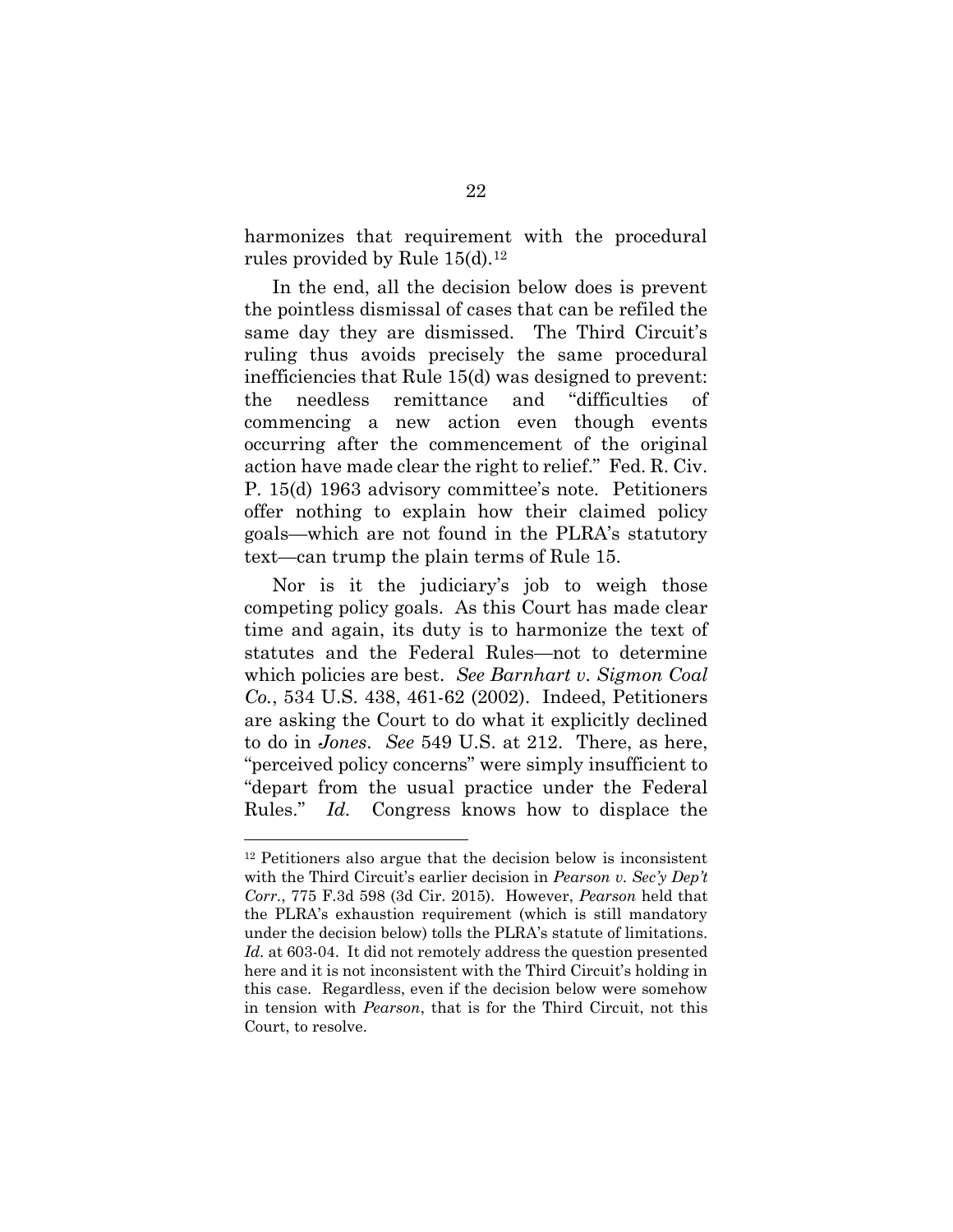Federal Rules when it wants to. And it did not do so here. See id.; 42 U.S.C. § 1997e(g). Thus, Petitioners' policy arguments are not only irrelevant. Under Jones, they are squarely foreclosed.

### II. Petitioners' Claimed Circuit Split Is Shallow And Overblown.

The unpublished decision below does not create a circuit split that warrants this Court's review. At best, Petitioners have identified a disagreement solely between the Seventh and Third Circuits on the issue here. But the Seventh Circuit's decision does not even confront this Court's decisions in Jones and Mathews, while the decision below is not precedential. And the remaining cases that Petitioners cite either do not address supplemental complaints under Rule 15(d) or predate this Court's decision in Jones. Thus, if anything, Petitioners' analysis only confirms that the prudent course is to allow this issue to percolate, rather than stepping in now before there is a real circuit conflict to resolve.

1. Petitioners heavily rely on a number of cases decided before Jones. But none of those can establish a circuit split on how this issue should be resolved in light of this Court's current precedents.

For example, Petitioners repeatedly cite the Eleventh Circuit's decision in Harris v. Garner, 216 F.3d 970 (11th Cir. 2000) (en banc). But the Eleventh Circuit's ruling did not have the benefit of this Court's decision in Jones, which came many years later. Moreover, *Harris* dealt with  $\S 1997e(e)$ ,<sup>13</sup> an entirely

<sup>13</sup> Section 1997e(e) does not involve exhaustion. It limits a prisoner's ability to bring certain claims while "confined in a jail, prison, or other correctional facility" unless the prisoner makes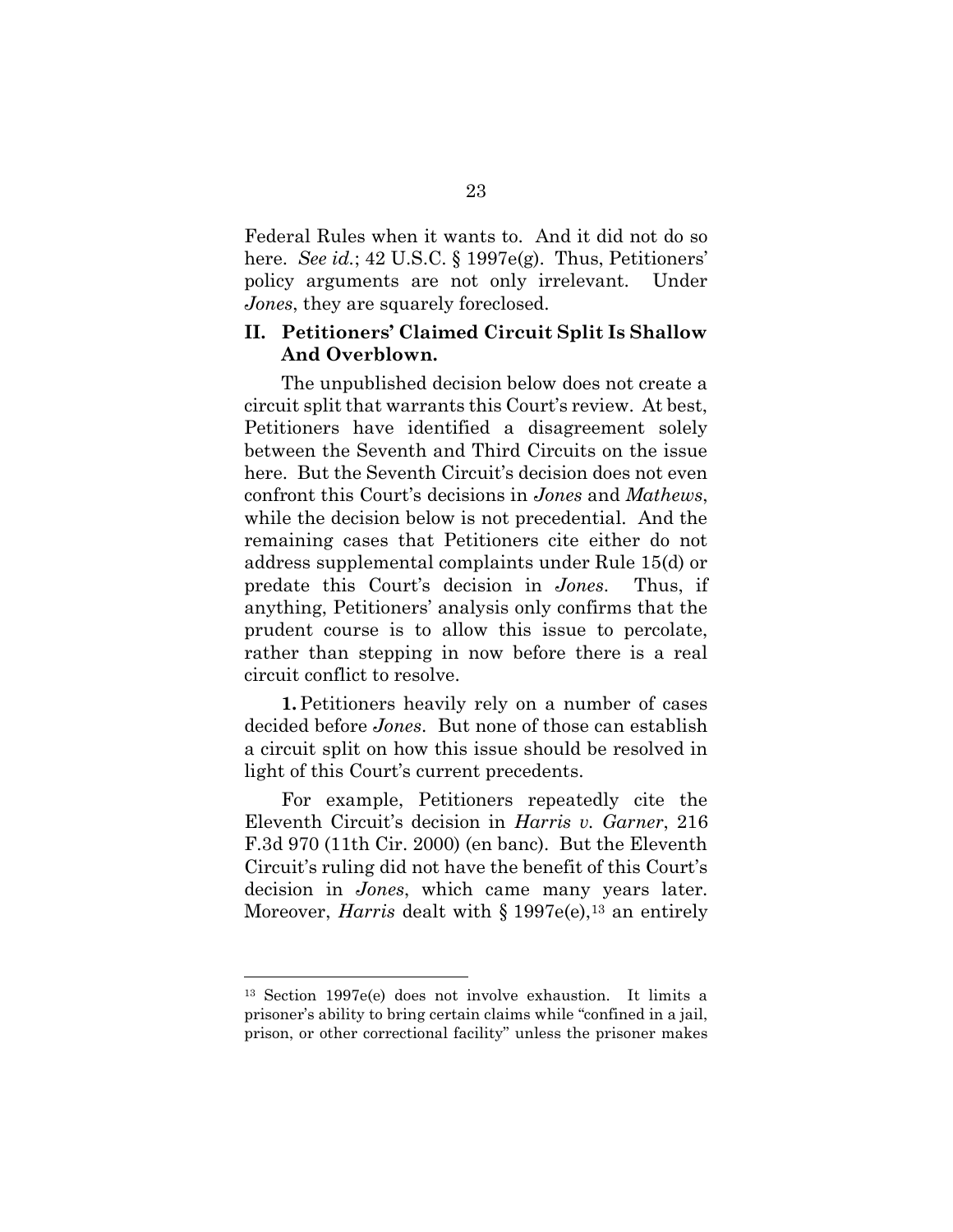different provision of the PLRA, and a former prisoner-plaintiff. 216 F.3d at 981-82. Although the Eleventh Circuit held that § 1997e(e) did not allow a former prisoner to use Rule 15(d), it did so chiefly to further "the purpose behind the statutory requirement" of the PLRA. Id. at 983; see also id. at 999 n.13 (Tjoflat, J., concurring in part and dissenting in part) (accusing the majority of getting "carried away by considerations of policy"). That is precisely the sort of purposive reasoning this Court rejected in Jones, when it cautioned that "courts should generally not depart from the usual practice under the Federal Rules on the basis of perceived policy concerns." 549 U.S. at 212. The Eleventh Circuit has not yet revisited Harris's flawed reasoning after Jones. It has only mechanically applied Harris (without mentioning Jones) in an unpublished, nonprecedential decision which Petitioners also rely upon—where it was "unclear" whether the plaintiff had even sought to amend or supplement his complaint under Rule 15. See Smith v. Terry, 491 F. App'x 81, 83 (11th Cir. 2012).<sup>14</sup>

Similarly, Petitioners rely on the Sixth Circuit's decision in Cox v. Mayer, 332 F.3d 422 (6th Cir. 2003). Cox also pre-dated Jones. And, like Harris, it involved

<sup>&</sup>quot;a prior showing of physical injury or the commission of a sexual act."

<sup>&</sup>lt;sup>14</sup> Indeed, post-*Jones*, the law is not as settled in the Eleventh Circuit as petitioners suggest. At least one district court has limited Harris to its facts and explained that "Harris does not hold that the PLRA's exhaustion requirement precludes supplemental claims under Rule 15(d)." Hamlet v. Hoxie, No. 18-CV-14167, 2021 WL 2384516, at \*5 (S.D. Fla. Apr. 27, 2021) (allowing a prisoner to add a claim via Rule 15(d) that had not been exhausted when his suit was originally filed), appeal filed, No. 21-11937 (11th Cir.).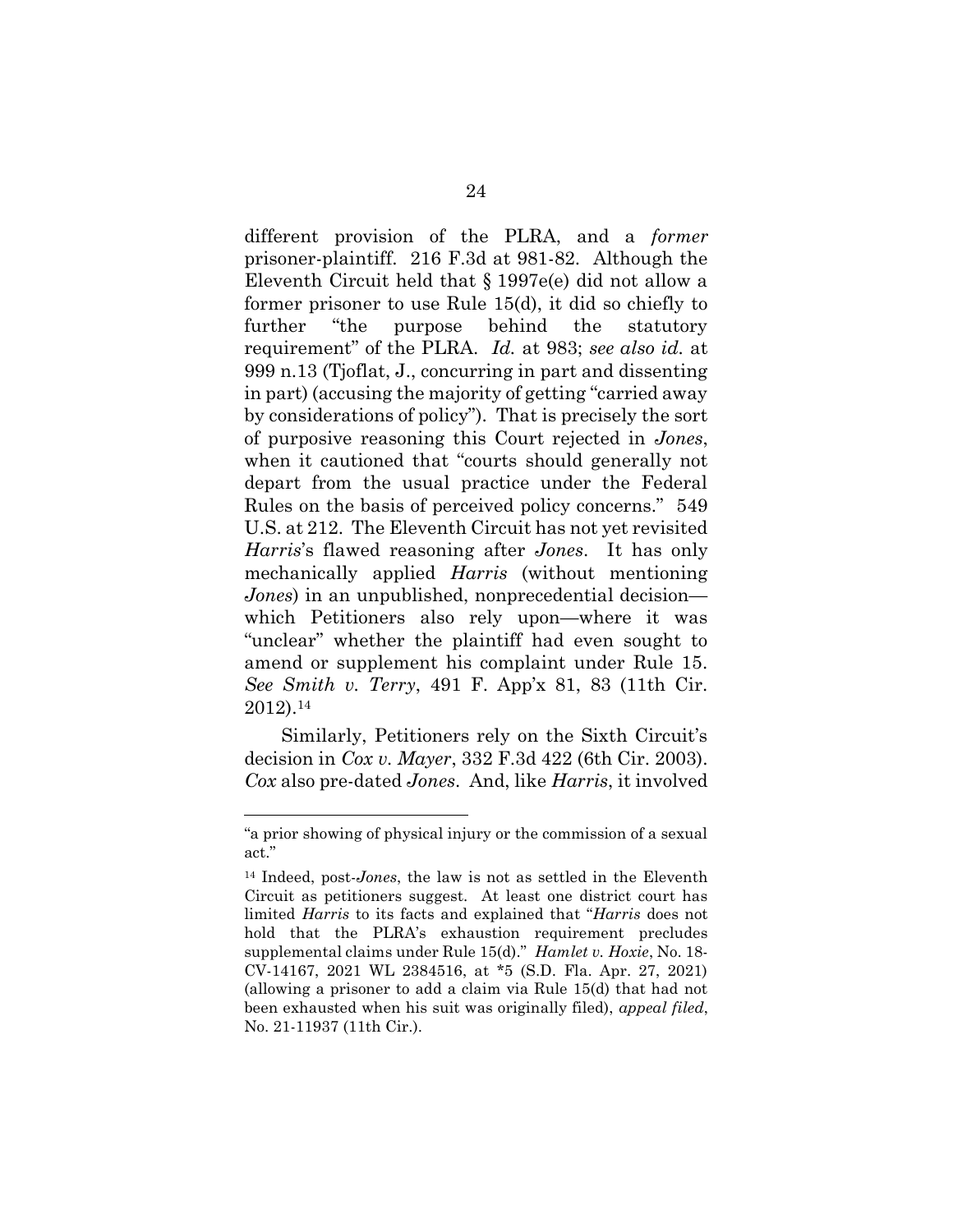a different issue: whether the PLRA's exhaustion provision still applied after a prisoner was released from prison, even though the prisoner had never exhausted his administrative remedies. See id. at 424, 425 n.10. The prisoner in Cox waived any Rule 15(d) argument, so the Sixth Circuit's holding was not based on Rule 15(d). Id. at 428. Thus, the court spent only a sentence of dicta addressing the interaction between the PLRA and Rule 15(d), in which it cited the Eleventh Circuit's decision in Harris without any analysis. Id. at 428.

Again like Harris, Cox's validity post-Jones is questionable at best. Indeed, the Sixth Circuit has since explained that *Jones* "lend[s] support to the idea that the ordinary operation of Rule 15(d) should be allowed" and clarified that "[t]he Cox panel's dicta" concerning Rule 15(d) "do not bind us." Mattox  $v$ . Edelman, 851 F.3d 583, 593 (6th Cir. 2017). The Sixth Circuit's law (like the Eleventh Circuit's) is therefore, at best, unsettled on the issue presented here.<sup>15</sup>

The Eighth Circuit is of the same set. Petitioners' only case there, Johnson v. Jones, 340 F.3d 624 (8th Cir. 2003), was also pre-Jones and is even more offpoint. It did not address the interplay between Rule 15 and the PLRA at all. It never mentioned Rule 15, supplemental complaints, or amended complaints.

<sup>15</sup> In other cases, the Sixth Circuit has recognized the impact Jones had on its past PLRA cases involving Rule 15. In LaFountain v. Harry, 716 F.3d 944, 951 (6th Cir. 2013), it overruled its decision in McGore v. Wrigglesworth, 114 F.3d 601 (6th Cir. 1997), because it was "flatly inconsistent with Jones." 716 F.3d at 951. McGore had held that the PLRA's screening requirement overrode Rule  $15(a)$ , and *LaFountain* held that, because of Rule 15(a), "a district court can allow a plaintiff to amend his complaint even when the complaint is subject to dismissal under the PLRA." Id.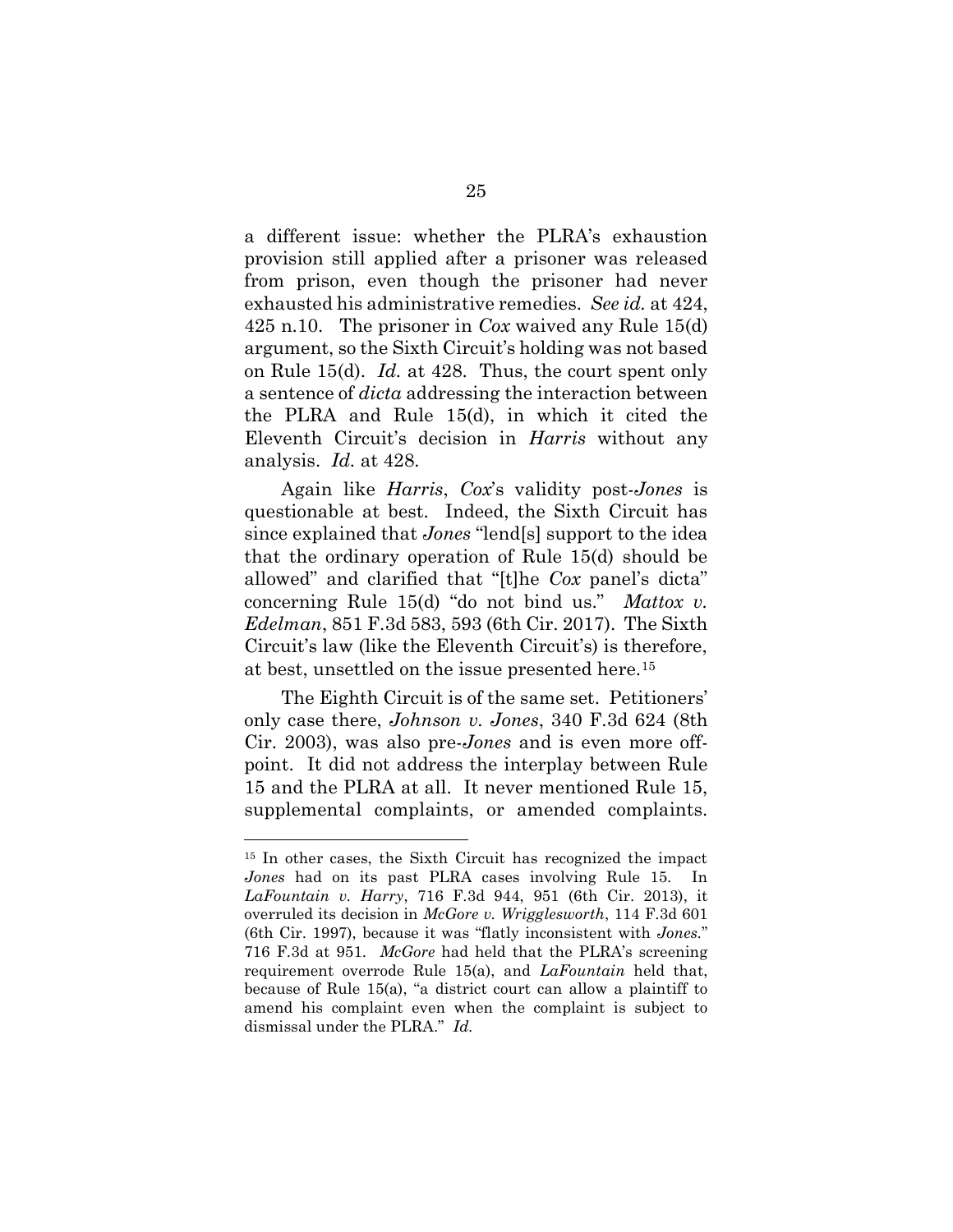And the Eighth Circuit has not yet reconsidered Johnson after Jones.

2. Meanwhile, almost all of Petitioners' post-Jones cases do not address the question presented here. In the Fifth Circuit, Petitioners cite three cases that do not mention Rule 15 or supplemental complaints, let alone discuss the interaction between Rule 15 and the PLRA. See Williams v. Henagan, 595 F.3d 610, 618 (5th Cir. 2010); Bargher, 928 F.3d at 446; Gonzalez v. Seal, 702 F.3d 785 (5th Cir. 2012). In two of those cases, the prisoners had never exhausted their administrative remedies. See Williams, 595 F.3d at 618; Bargher, 928 F.3d at 446. The third focuses entirely on whether the courts can excuse exhaustion altogether, with no discussion of supplemental complaints or Rule 15. See Gonzalez, 702 F.3d at 788. Taken together, these cases merely establish that the Fifth Circuit has not reached the issue here.

Neither has the Tenth Circuit. There, Petitioners cite May v. Segovia, 929 F.3d 1223 (10th Cir. 2019), which also involved a prisoner who filed a claim after being released from prison, but who had tendered the complaint before being released. Id. at 1226-27. But the plaintiff had never exhausted his administrative remedies and the court explicitly said that Rule 15(d) was not at issue. See id. at 1232. As a result, the court focused instead on the fact that the plaintiff had "brought" his claims when he tendered the complaint (while still confined), rather than when it was filed. Id. at 1232-33. May is thus simply inapposite. It did not address the circumstances presented here.<sup>16</sup>

<sup>16</sup> In a case with circumstances closer to Respondent's, at least one district court in the Tenth Circuit has allowed prisoners who exhausted their administrative remedies after filing their complaints to proceed without dismissal, even after the Tenth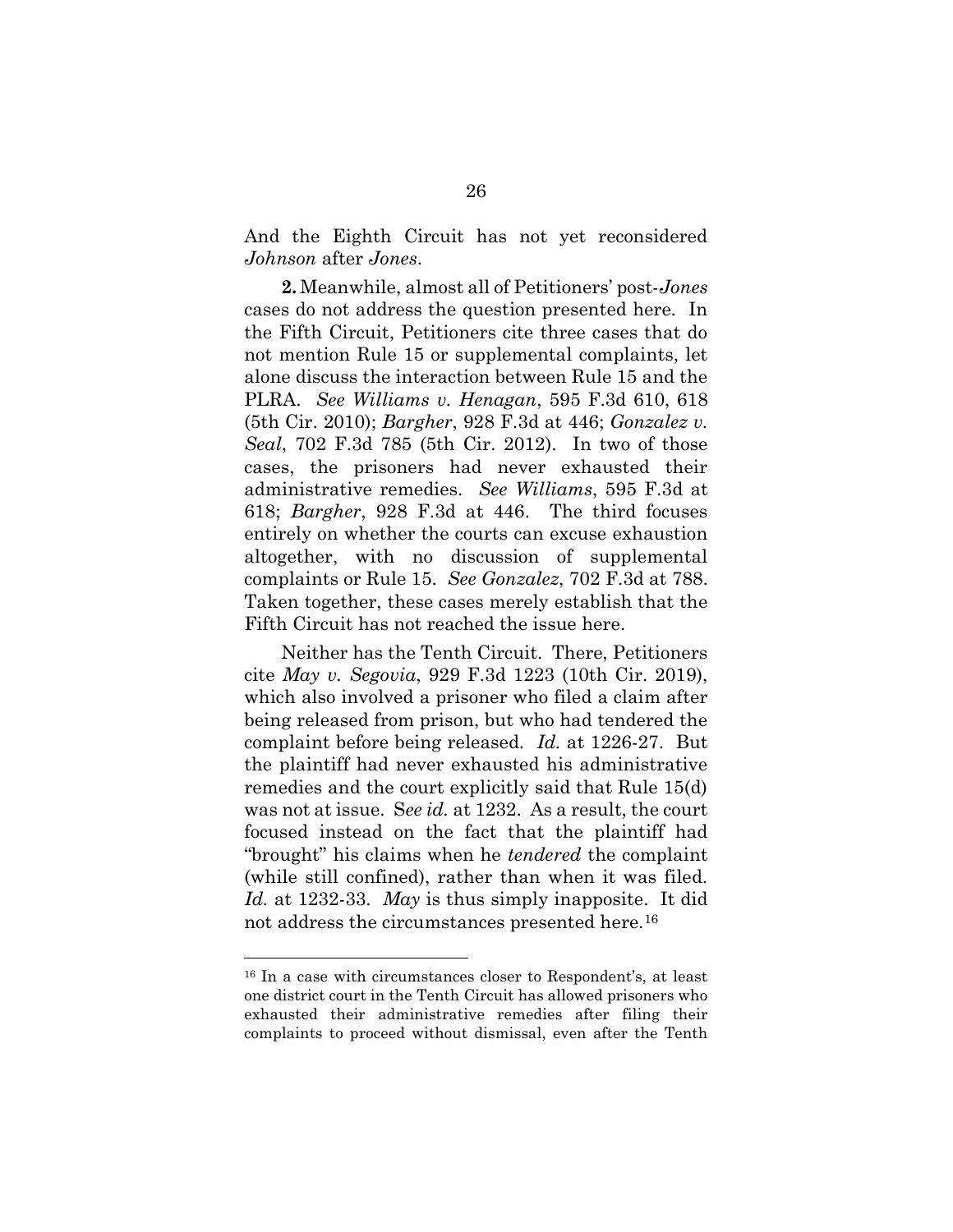Finally, the Ninth Circuit case cited by Petitioners, Jackson v. Fong, 870 F.3d 928 (9th Cir. 2017), also dealt with a former prisoner who had never exhausted his administrative remedies. Id. at 933. The court held that "[a] plaintiff who was a prisoner at the time of filing his suit but was not a prisoner at the time of his operative complaint is not subject to a PLRA exhaustion defense." Id. at 937. Jackson thus decided a different issue and could not possibly establish a circuit split on the question here.

3. Stripped of these distractions, Petitioners have identified only one relevant decision that disagrees with the outcome in this case. See Chambers, 956 F.3d at 979. In Chambers, the Seventh Circuit rejected a prisoner's argument that his post-filing exhaustion could cure his initial filing defect. See id. at 984. But the Seventh Circuit's decision is bereft of reasoning or analysis and supports its conclusion by citing only a single case, the Seventh Circuit's pre-Jones decision in Ford v. Johnson, 362 F.3d 395, 398-400 (7th Cir. 2004). In fact, Chambers does not discuss Jones at all. Nor does it discuss Mathews or the text of Rule 15(d). It does not even mention Rule 15. And the Seventh Circuit's sparse reasoning is unsurprising given that the parties did not brief Rule 15 or Mathews, and the prisoner did not argue that the Seventh Circuit should revisit its past decisions after *Jones*. Rather than expend this Court's resources to resolve a potential disagreement between an unreasoned Seventh Circuit case and an unpublished Third Circuit case, the more prudent course is to allow the issue to percolate further in the lower courts.

Circuit's decision in May. See Rogers v. Colorado Dep't of Corr., No. 16-CV-02733-STV, 2019 WL 4464036, at \*11 (D. Colo. Sept. 18, 2019).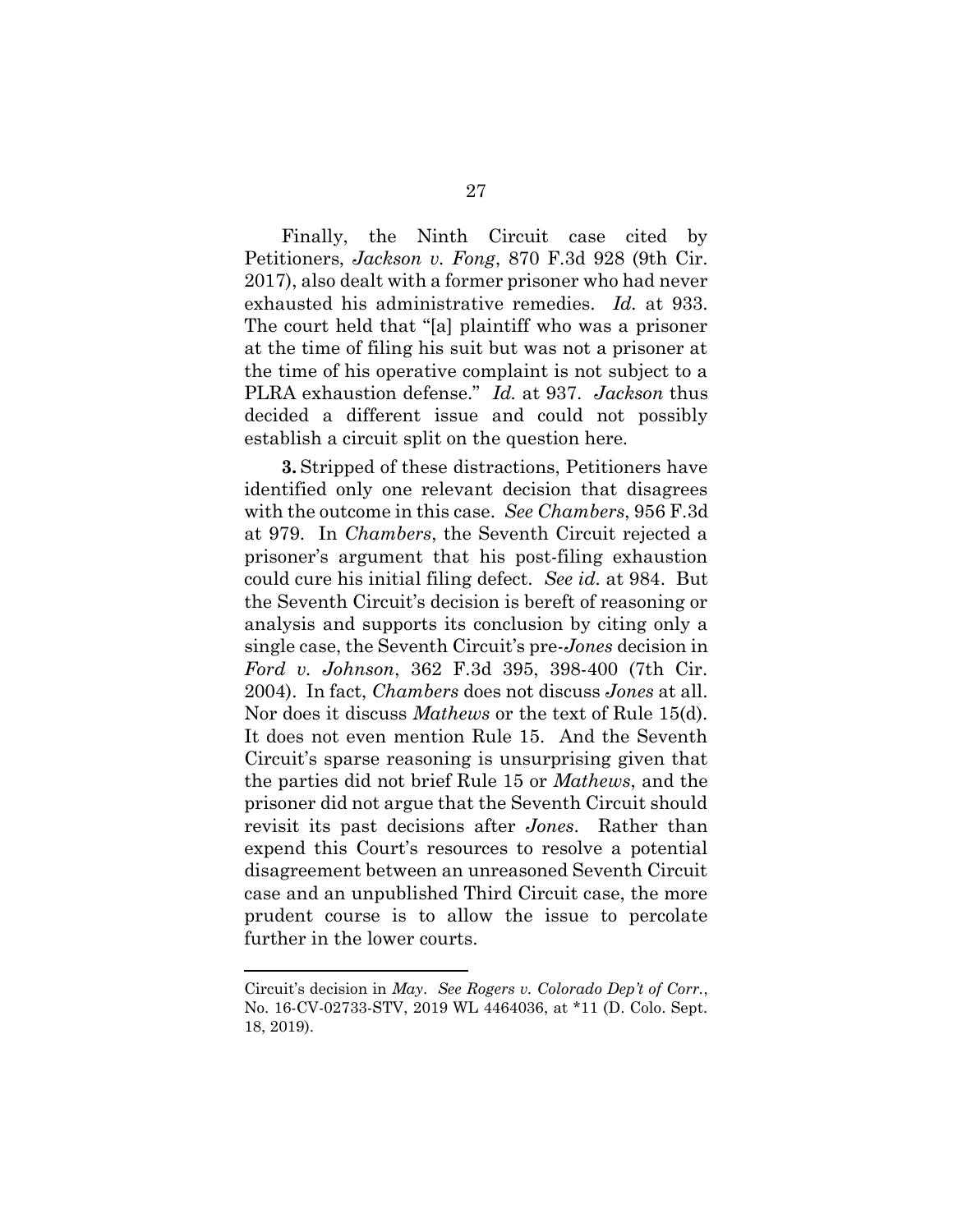## III. This Case Is A Poor Vehicle For Deciding The Question Presented.

Certiorari should also be denied because this case is a particularly poor vehicle to address the issue. The decision below is an unpublished, nonprecedential opinion that does not bind future Third Circuit panels or the district courts within that Circuit. See App. 2a (noting that the disposition "is not an opinion of the full court and ... does not constitute binding precedent"). It thus is incapable of creating an actual circuit split because the Third Circuit is free to disregard it in the future.

Additionally, with the limited exception of the Third Circuit's decision here and the Seventh Circuit's decision in Chambers, Petitioners have identified no other circuits that have addressed the PLRA's interaction with the Federal Rules since this Court denied certiorari on a similar but distinct issue in Garrett. See 140 S. Ct. 1611 (2020). This Court should allow the lower courts to develop the relationship between the PLRA and the Federal Rules further, especially because—as discussed above—this issue was not even briefed in *Chambers* and barely addressed in the Seventh Circuit's opinion. There is no reason to grant certiorari now from the unpublished decision below.

Finally, even under Petitioners' theory, a ruling in their favor here would have no meaningful practical consequence—other than the procedural inefficiency of requiring Respondent to refile his complaint. Petitioners agree that Respondent's complaint should not have been dismissed with prejudice. See Pet. at 9 n.3. Because Korb had already exhausted his administrative remedies, under Petitioners' theory he could have simply refiled his complaint the same day